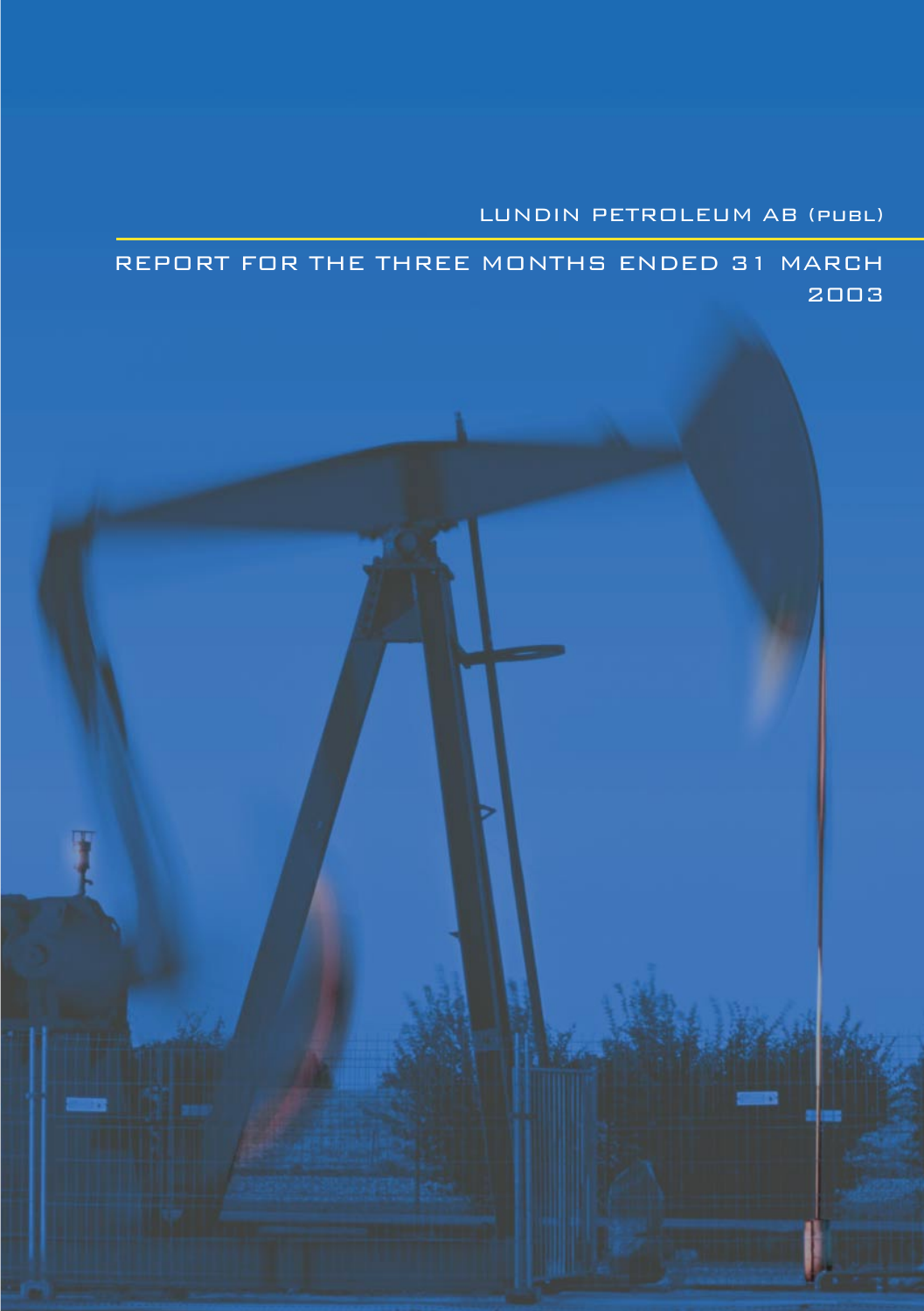## FIRST QUARTER HIGHLIGHTS

- **Production of 16,425 BOEPD**
- **Operating cash flow of SEK 161.1 million (USD 18.8 million)**
- **Net profit of SEK 95.6 million (USD 11.2 million)**
- **Sale of Sudan Block 5A for USD 142.5 million subsequent to the quarter end**
- Purchase of a 75% interest in Norwegian OER Oil AS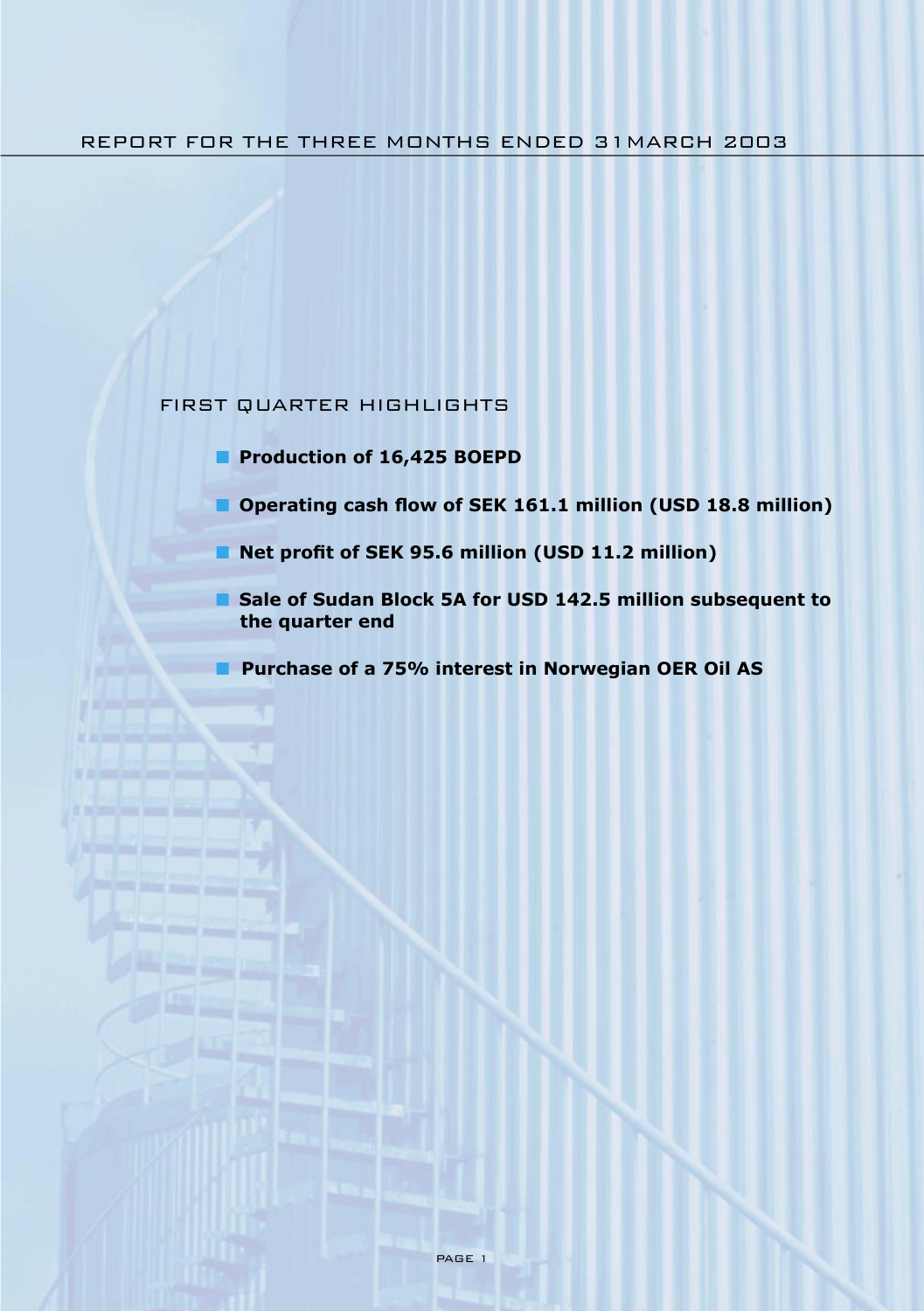#### **Dear fellow Shareholders,**

During the first three months of 2003 we have continued to make positive strides in developing our business. Our financial results for the first quarter clearly show the benefits of the Coparex acquisition in respect of strong positive cash flow and profit.

We continue to emphasize our objective of maximizing value for shareholders. We seek to do this through a joint exploration and acquisition strategy.

- We continue to actively invest in exploration projects with the potential for large discoveries. Basically we seek to leverage ourselves to exploration success.
- We will grow through the acquisition of producing assets which we believe are undervalued and/or where we can add value through our technical knowledge.

#### **Acquisition of OER**

In January 2003 we acquired a 75% interest in OER Oil AS, a start up Norwegian oil company for a cash consideration of NOK 30 million. At the same time OER acquired minority interests in the Njord and Brage fields offshore Norway producing in excess of 2,000 boepd and with net recoverable reserves of 5 million boe. We believe that OER has now the opportunity to expand through further acquisitions of producing properties. Lundin Petroleum will provide continued financial support particularly through access to third party bank finance to fund such growth.

#### **Sale of Sudan Block 5A**

We have agreed to sell our 40.375% working interest in Block 5A, onshore Sudan to Petronas Carigali Overseas Sdn Bhd for a

cash consideration of USD 142.5 million. I believe this is an excellent deal for Lundin Petroleum. The deal not only puts a strong premium on the undeveloped Thar Jath discovery but puts significant value on the upside exploration potential of the area. We will retain our 24.5% interest in Block 5B thereby retaining upside exposure to the area without the short term capital requirements needed to develop Block 5A. We expect that the sale will result in an approximate USD 100 million profit in the second quarter of 2003. In addition, the cash proceeds will significantly strengthen our balance sheet and allow us to take advantage of various acquisition opportunities in the market to grow the Company. I think that the deal is also a clear vindication of our exploration strategy and shows that international oil companies will pay a significant premium to acquire oil and gas reserves particularly with upside exploration potential.

#### **Exploration**

Despite the sale of Block 5A the Company retains an extensive exploration portfolio with an active programme during 2003. An update of our worldwide exploration programme follows:

• In the Paris Basin, France, close to our existing production we are drilling the Val des Marais prospect (Lundin Petroleum - 40%) in July which has the potential to double our Paris Basin reserves. The value of incremental reserves in this developed area with existing infrastructure is material to the Company.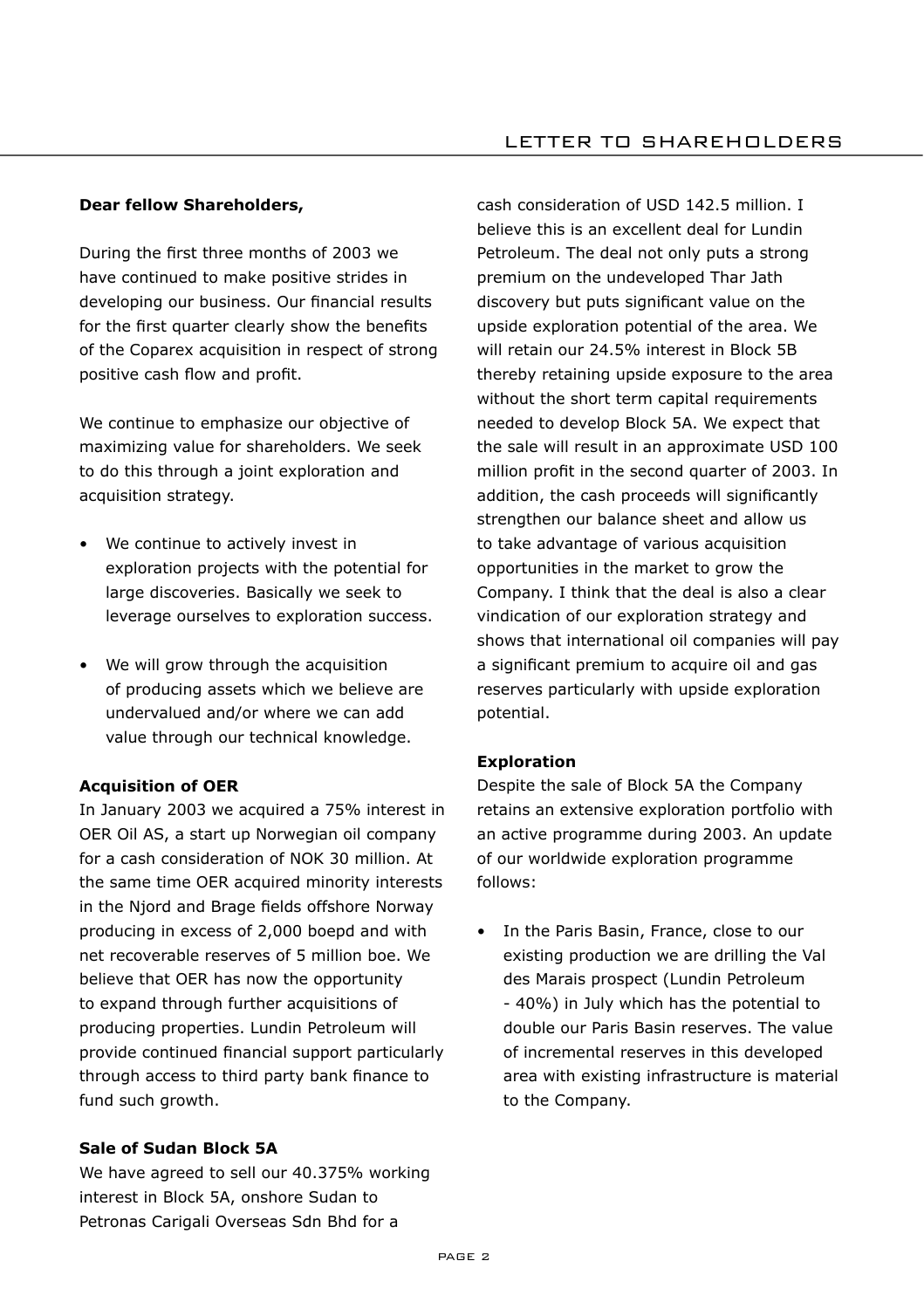- In Iran we have completed 537 km of 2D seismic on the Munir Block. Two major structures have already been identified and a two well back to back drilling campaign will begin in the fourth quarter.
- In Albania the proposed drilling campaign will be delayed due to the acquisition of our joint venture partner Preussag by OMV. It is likely that there will still be drilling activity in Albania, albeit, potentially on an alternative location.
- In Indonesia we are completing 2D seismic acquisition programs on our Blora and Banyumas concessions with a view to firming up a 2004 drilling campaign. On the Lematang Block, on South Sumatra, it is now likely, that Banteng, a large gas prospect with potential most likely gross reserves of over 500 bcf will be drilled in the latter part of 2003.
- Also in Indonesia, the infill drilling program on Salawati is enhancing production levels and a 3D seismic programme is underway. Exploratory drilling is expected to start once the new seismic has been interpreted towards the end of the year.
- In Sudan the positive developments from a security perspective have enabled a resumption of operations in Block 5A. We hope this will lead to an early commencement of operations in Block 5B where there are major prospects which can be drilled without further seismic.

#### **Financial Results**

We are now experiencing the financial benefits of the Coparex acquisition. During the first three months of 2003 the Company produced

at an average rate of 16,425 boepd generating operating cash flow of MSEK 161.1 (MUSD 18.8) and net profit of MSEK 95.6 (MUSD 11.2). The financial results were essentially in line with expectations. We were negatively impacted by the Venezuela situation, particularly the delay of drilling development wells, which negatively impacted our production during the period. Our production in Tunisia and Indonesia was ahead of forecast.

#### **Oil Price**

The oil price was strong during the first quarter of 2003 as a result of the Iraq conflict and the disturbances to Venezuela supply. OPEC has a strong incentive to continue to stabilize the market which it has successfully achieved over the past few years. As such we remain positive in the short term that oil prices will remain in the OPEC USD 22 - USD 28/bbl price band. In the longer term world economic activity will eventually recover and demand for petroleum products will continue to increase.

We believe fundamentally that access to major reserves and production is the key to achieving explosive growth and we will continue to invest to meet this objective.

Yours sincerely,

C. Ashley Heppenstall President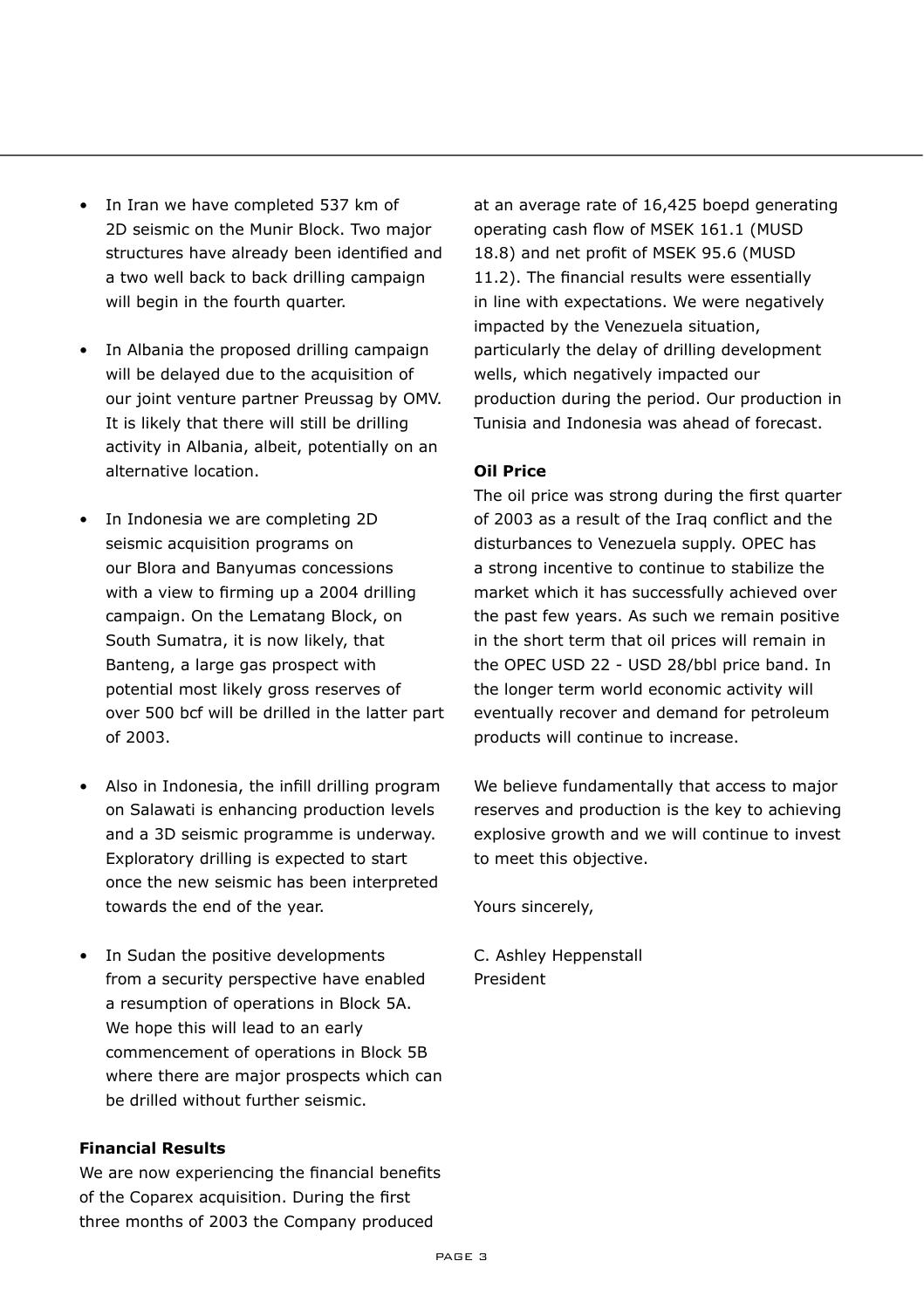## **OPERATIONS**

## **Iran**

In January 2003, a 537 km program of new 2D seismic was completed. Most of the first quarter was dedicated to processing and interpreting the newly acquired seismic data. In parallel, drilling operations preparation is ongoing with the first exploratory well due to spud in the fourth quarter of 2003. Preliminar y seismic interpretation results have identified several drilling prospects, including two well defined large four way dip closures both of which have the potential to contain estimated gross recoverable reserves of over one billion barrels of oil. Both prospects are located close to existing multi billion barrel fields.

### **Sudan**

After a period of suspension due to security problems the Block 5A joint venture has agreed to resume operations due to an improvement in the security situation. The approved work programme calls for the drilling of two new appraisal wells and one exploration well. Drilling preparations are currently ongoing.

There are currently no ongoing operations in Block 5B.

## **France**

Preparations are ongoing for the drilling of one new development well followed by one new exploration well ("Val des Marais") in the Paris Basin. Drilling operations are due to start in June of this year.

An ongoing workover program is proceeding in the Paris Basin to maintain production levels which are slightly below forecast.

In the Aquitaine Basin a new development well planned for the second quarter on the Les Pins field is expected to positively impact production which currently continues in line with expectation.

## **The Netherlands**

During the first quarter of 2003, one exploration well (Groot - Wyngarden) was drilled with disappointing results and was plugged and abandoned. Development drilling programs are ongoing.

## **Tunisia**

During the first quarter of 2003 the gas injection process was tested and successfully implemented on the Isis-7 horizontal well. This has resulted in an overall field oil production increase of over 10% with current gross production above 6,200 bopd. Studies are ongoing to review the option to further develop the Isis field with the drilling of new development wells. Current production is well above expectation.

In parallel, studies are ongoing for the potential development of the Oudna field, offshore Tunisia.

## **Indonesia**

Banyumas (Java): A new 490 km seismic program has begun and is planned to be completed in May of this year.

Blora (Java): Preparation is ongoing for the acquisition of a new 2D seismic program

Lematang (South Sumatra): Negotiations continue in relation to the completion of a gas sales agreement which will enable the development of the Singa gas discovery.

Salawati Island & Basin (Papua): a 12 well infill development well program on Salawati Basin is ongoing and yielding positive results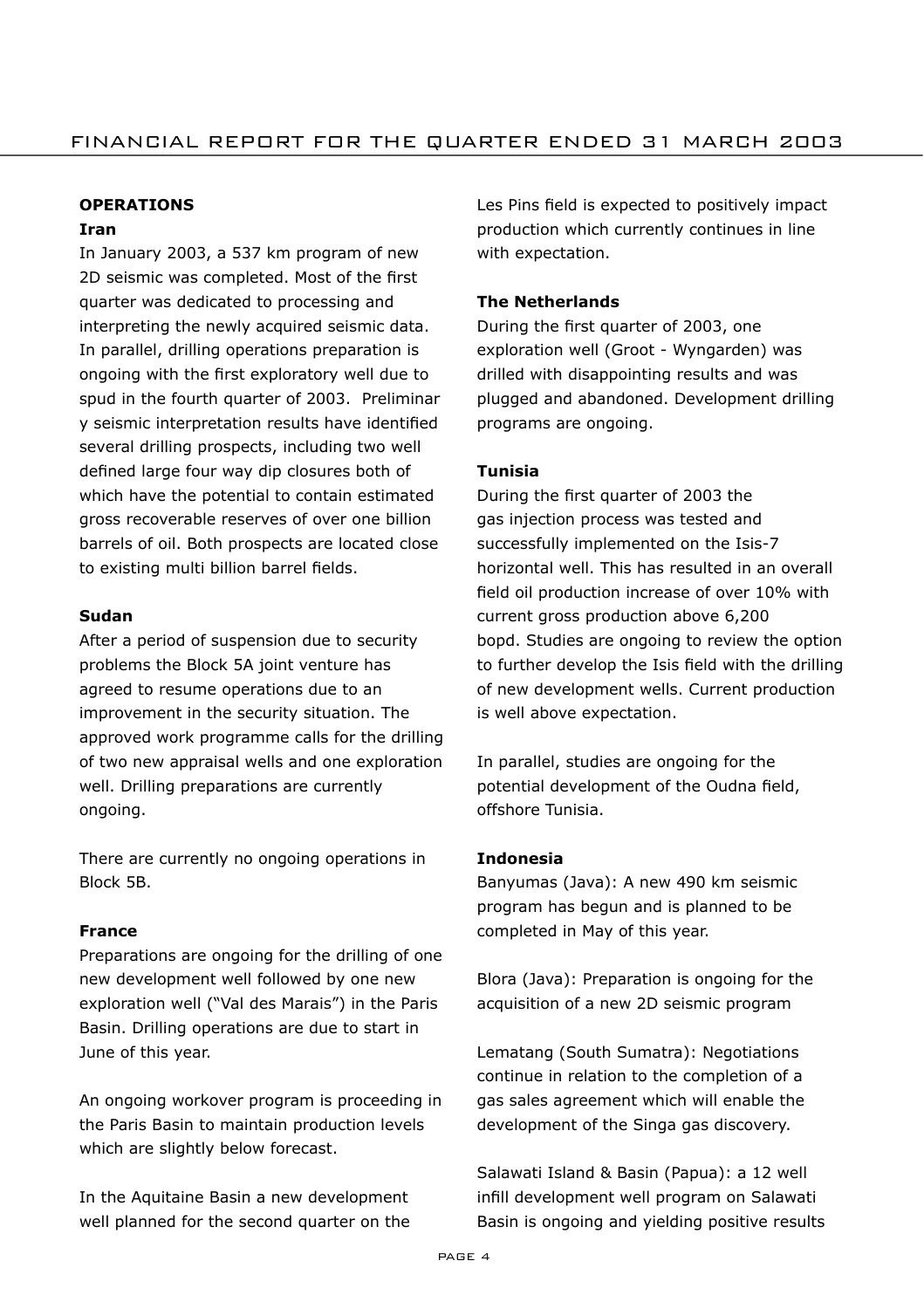to current production levels. In parallel, during the first quarter of this year, 3D seismic acquisition preparation started with anticipated acquisition start up towards June of this year. Three separate 3D seismic programs will be acquired this year in Salawati Island and Basin.

## **Venezuela**

The political disturbances during the first quarter directly affected our operations in Venezuela. We lost approximately one month of production during December 2002/January 2003 and our planned development drilling program was delayed. Production is now at about 80% of the forecast gross production level of 20,000 bopd. The drilling of two new development wells program was delayed due to the ongoing strike and are now due to spud towards May of this year. It is anticipated that production will reach the forecast 20,000 bopd level towards the 3rd quarter of this year on completion of the planned new development wells.

## **RESULT AND CASH FLOW**

The results for the consolidated financial statements of Lundin Petroleum AB (Lundin Petroleum or the Group) are presented for the three month period ended 31 March 2003. Lundin Petroleum acquired Lundin International S.A. (formerly Coparex International S.A.) and subsidiaries on 19 September 2002. The results of these companies are included in the consolidated results only from the date of acquisition, and hence are not included within the comparative quarter results.

## **The Group**

Lundin Petroleum reports a profit for the first quarter of 2003 of MSEK 95.6 (MSEK -16.6) and an operating cash flow of MSEK 161.1 (MSEK 1.5).

Net sales of oil and gas for the quarter ended 31 March 2003 amounted to MSEK 341.3 (MSEK nil). Production for the quarter ended 31 March 2003 amounted to 1,410,916 barrels of oil equivalent (boe) representing 16,425 boe per day (boepd). The average price achieved for a barrel of oil equivalent for the year ended 31 March 2003 amounted to USD 28.32. Lundin Petroleum has entered in an oil price hedge for 2003 fixing the oil price at USD 24.23 for 2,250 bopd. The average Dated Brent price for the quarter amounted to USD 31.49 resulting in a cost under the hedge agreement of MSEK 12.4.

## **France**

Oil sales for the quarter ended 31 March 2003 amounted to MSEK 92.2 (MSEK nil). Production from France amounted to 383,160 boe or 4,257 boepd for the quarter ended 31 March 2003. The average price achieved for the sales amounted to USD 27.66 per barrel for the quarter ended 31 March 2003.

## **Netherlands**

Gas sales for the quarter ended 31 March 2003 amounted to MSEK 55.9 (MSEK nil). Gas production from fields on- and offshore The Netherlands amounted to 273,870 boe or 3,043 boe per day for the quarter ended 31 March 2003. The average price achieved for the gas sales was Euro 0.14 per normal cubic meter (Nm3) which equates to approximately USD 23.85 per boe for the quarter ended 31 March 2003.

## **Tunisia**

Oil sales for the quarter ended 31 March 2003 amounted to MSEK 76.9 (MSEK nil). Production from onshore Tunisia amounted to 24,480 boe or 272 boe per day. Production from offshore Tunisia amounted to 198,203 boe or 2,202 boe per day. The average price achieved for the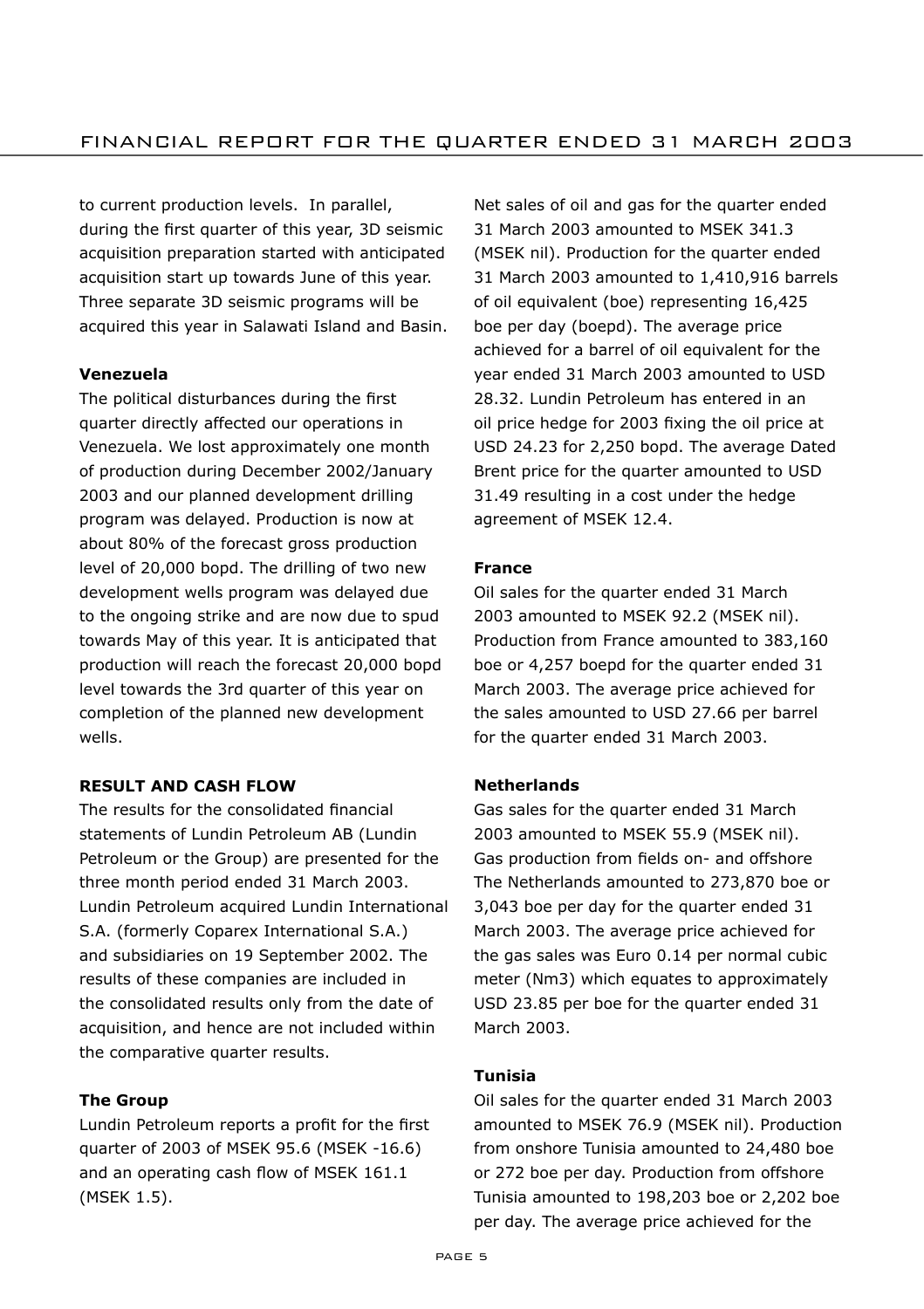sales amounted to USD 30.45 per barrel for the quarter ended 31 March 2003.

#### **Norway**

Oil sales for the quarter ended 31 March 2003 amounted to MSEK 27.7 (MSEK nil). Production from Norway amounted to 128,161 boe or 2,172 boepd for the 59 days the assets were owned. The average price achieved for sales amounted to USD 31.29 per barrel for the quarter ended 31 March 2003.

### **Indonesia**

Oil sales for the quarter ended 31 March 2003 amounted to MSEK 69.6 (MSEK nil). Production from Indonesia amounted to 215,820 boe or 2,398 boepd for the quarter ended 31 March 2003. The average price achieved for the sales amounted to USD 30.41 per barrel for the quarter ended 31 March 2003.

#### **Venezuela**

Income from Venezuela relates to an operating fee received based upon production from the Colon block. The fee earned for the quarter ended 31 March 2003 amounted to MSEK 20.8 (MSEK nil). Production for the quarter ended 31 March 2003 amounted to 187,222 boe or 2,080 boepd. An additional part of the fee is for interest on unrecovered capital expenditure which amounted to MSEK 1.3 (MSEK nil) and is included in the financial statements within interest income.

Other operating income for the quarter ended 31 March 2003 amounted to MSEK 16.7 (MSEK 1.6). This amount includes service income from the operated joint venture in Sudan of MSEK 0.3 (MSEK 1.6) and the recovery of past exploration costs in Tunisia of MSEK 11.4 (MSEK nil). Other income also includes tariff income from France and The Netherlands and

income for maintaining strategic inventory levels in France.

Production costs for the quarter ended 31 March 2003 amounted to MSEK 151.3 (MSEK nil). Costs of operations amounted to MSEK 76.1 (MSEK nil) for the quarter ended 31 March 2003. Tariff and transportation expenses amounted to MSEK 20.7 for the quarter ended 31 March 2003. Royalty and production taxes are direct cash taxes levied on production. The charge for royalty and direct taxes amounted to MSEK 8.2 for the quarter ended 31 March 2003. Changes in inventory and overlift position relate to the movement of inventories of hydrocarbons and operational supplies and the position of lifting production with partners. An overlift position arises when one partner lifts more than its share of production within a period. The change in inventory and overlift position amounted to MSEK 46.3 (MSEK nil) for the quarter ended 31 March 2003.

Other income for the quarter ended 31 March 2003 amounted to MSEK 1.3 (MSEK 1.2) and represents fees and costs recovered by Lundin Petroleum from third parties.

General and administrative expenses for the quarter ended 31 March 2003 amounted to MSEK 30.8 (MSEK 13.5). The increase in expenditure in the first quarter reflects, primarily, the corporate costs incurred by the acquired Coparex companies. Plans to reduce these costs are underway, including the closure of the Paris office, which has resulted in restructuring costs of MSEK 16.3 being accrued. The closure of the Paris office will be completed in the second quarter of 2003 and no further restructuring costs are expected to be incurred.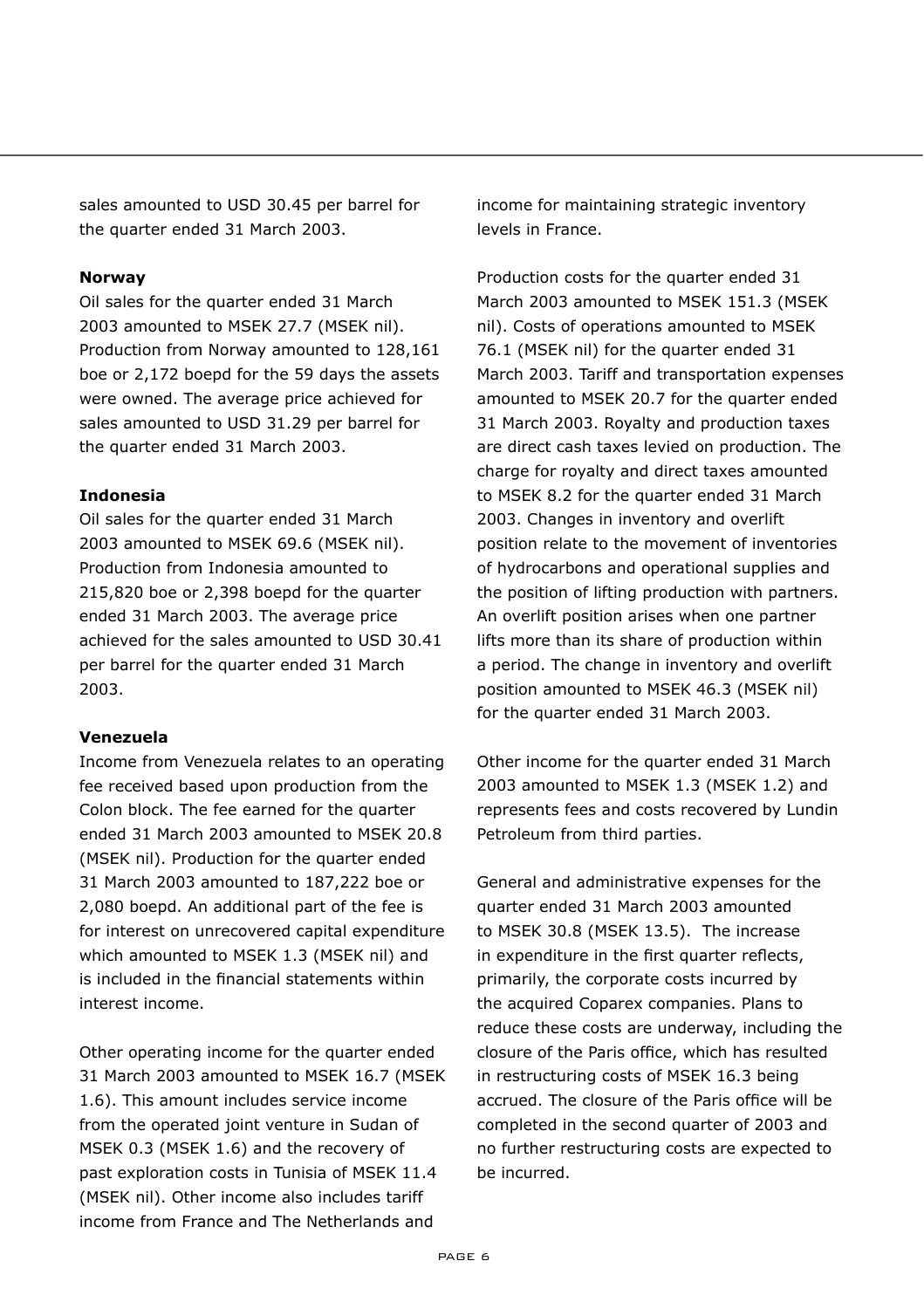Net financial income and expenses for the quarter ended 31 March 2003 amounted to MSEK 24.9 (MSEK -10.9). Interest income amounted to MSEK 2.5 (MSEK 1.3). Interest expense for the first quarter amounted to MSEK 13.8 (MSEK 0.0). Exchange gains and losses amounted to MSEK 39.6 (MSEK -12.1) and relate primarily to the revaluation of the US dollar loan facility into the Euro reporting currency of the entities in which the funds are drawn. The exchange loss for the comparative quarter primarily relates to the revaluation of US dollars held in the Parent Company to SEK.

The tax charge for the quarter ended 31 March 2003 amounted to MSEK 41.0 (MSEK 0.0). The tax charge comprises current corporation tax of MSEK 42.6 (MSEK 0.0) partially offset by a release of deferred tax provision of MSEK 4.6 (MSEK nil) and petroleum taxes payable of MSEK 3.0 (MSEK nil). The current corporation tax charge for the quarter ended 31 March 2003 included an amount of MSEK 5.3 being tax payable on unrealised foreign exchange differences.

## **Tangible fixed assets**

Tangible fixed assets as at 31 March amounted to MSEK 2,125.0 (MSEK 2,045.6) of which MSEK 2,065.3 (MSEK 1,988.9) relates to oil and gas properties. The acquisition of the offshore Norway fields was recorded at a cost of MSEK 84.0. Capital expenditure of MSEK 11.7 was incurred on exploration activities in Sudan and a further MSEK 13.5 was incurred in Iran on the completion of the 2D seismic.

## **Financial fixed assets**

Financial fixed assets as at 31 March 2003 amounted to MSEK 114.5 (MSEK 103.6). An amount of MSEK 45.7 (MSEK 54.2) represents cash collateralisation of bank guarantees to cover future joint venture work commitments.

An amount of MUSD 0.8 or MSEK 7.1 was released from the cash collateralisation during the first quarter representing the decreased working interest in the Munir Block. Included in financial fixed assets as at 31 March 2003 is an amount of MNOK 16.5 or MSEK 19.3 representing cash deposited as security for future site restoration costs for fields held in offshore Norway. Shares in associated companies of MSEK 21.8 (MSEK 21.5) relates primarily to an investment in a company owning gas infrastructure in The Netherlands.

### **Current receivables and inventories**

Current receivables and inventories amounted to MSEK 409.0 (MSEK 345.5) as at 31 March 2003. Inventories, including hydrocarbons and consumable well supplies amounted to MSEK 36.1 (MSEK 45.6) as at 31 March 2003. Trade receivables amounted to MSEK 245.8 (MSEK 118.1) as at 31 March 2003. This amount has increased from the end of the last year due to the phasing of the hydrocarbon sales.

#### **Cash and bank**

Cash and bank as at 31 March 2003 amounted to MSEK 341.0 (MSEK 247.8).

#### **Minority interest**

Minority interest amounts to MSEK 11.3 (MSEK 2.5) as at 31 March 2003. The minority interest represents the portion of fully consolidated subsidiaries not owned by Lundin. Lundin owns 75% of OER Oil AS and 99.8% of Lundin International SA.

## **Provisions**

As at 31 March 2003, provisions amounted to MSEK 326.2 (MSEK 326.1). This amount includes a provision for site restoration of MSEK 60.3 (MSEK 58.4) and a provision for deferred tax of MSEK 259.5 (MSEK 261.7).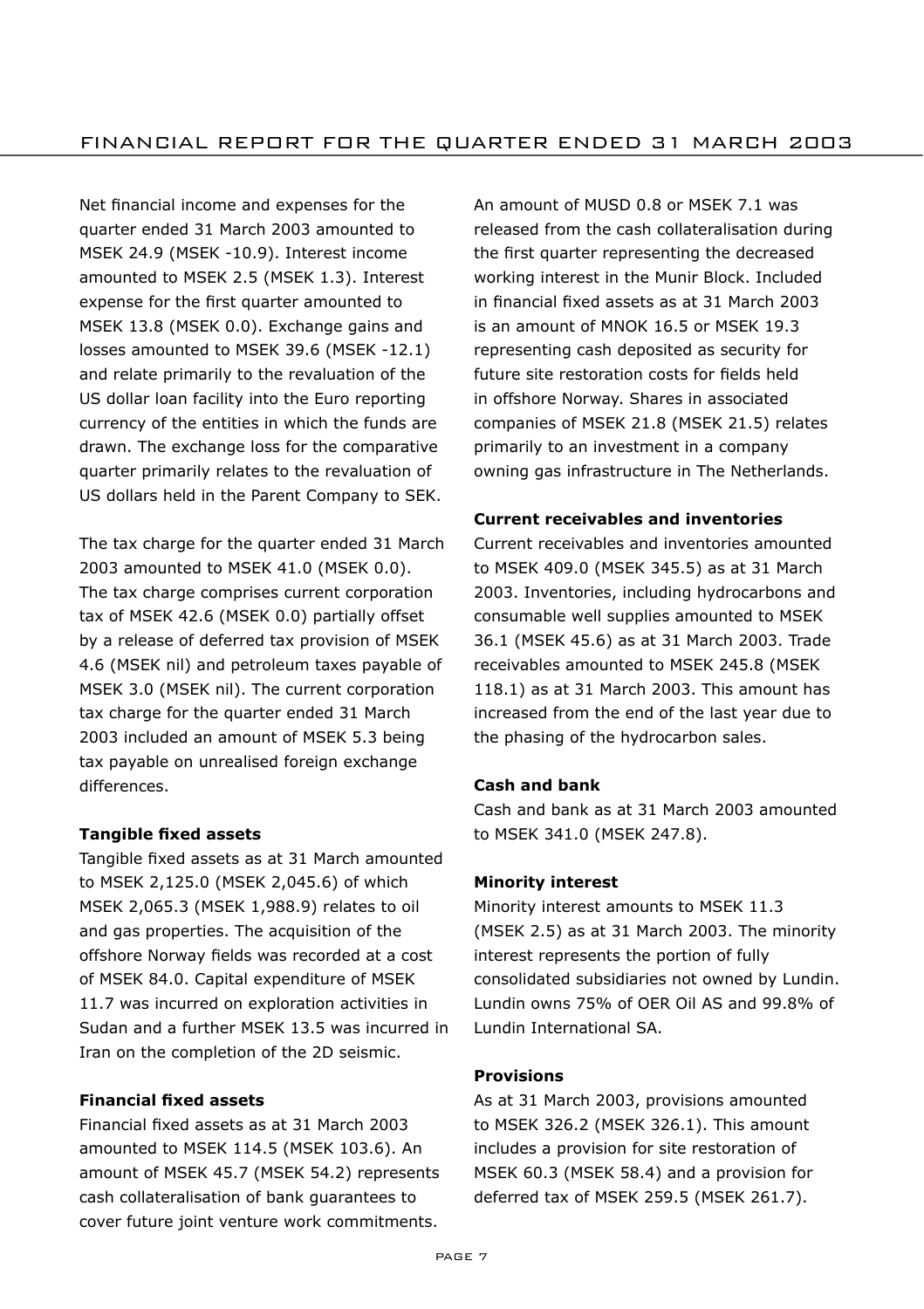#### **Long term interest bearing debt**

Long term interest bearing debt amounted to MSEK 1,045.2 (MSEK 1,067.2) as at 31 March 2003. Lundin Petroleum has entered into a seven-year term and revolving credit facility agreement to borrow up to MUSD 130 (MSEK 1,106). An amount of MUSD 124 (MSEK 1,085) was drawn under this facility during 2002 on the acquisition of Lundin International SA. An amount of MUSD 2.1 (MSEK 18.4) was repaid on 31 December 2002. Long-term interest bearing debt also includes an amount of MSEK 11.1 (MSEK 12.7) being the amounts outstanding under the property finance lease.

#### **Current liabilities**

Current liabilities as at 31 March 2003 amount to MSEK 601.8 (MSEK 415.5). Included within current liabilities is MSEK 64.5 (MSEK 85.9) representing trade payables and MSEK 182.3 (MSEK 92.5) of current tax payables. Other current liabilities include an accrual of MSEK 109.4 for outstanding consideration for the acquisition of Lundin International SA. Of this amount, MSEK 59.0 relates to the portion of the original acquisition price dependent upon the performance of certain offshore Tunisian assets. Current liabilities also include an amount of MSEK 9.2 (MSEK 9.2) being the current portion of the amount outstanding under the property finance lease.

#### **Parent Company**

The net result for the parent company amounted to MSEK 7.2 (MSEK -18.0) for the three months ended 31 March 2003.

Administrative expenses of MSEK 14.5 (MSEK 10.0) were offset by net financial income and expenses of MSEK 20.9 (MSEK -10.8). Financial income included a gain of MSEK 12.9 recorded on the contribution of the shares of Lundin Holdings BV to Lundin Petroleum BV and interest income of MSEK 7.9 derived from loans to subsidiary companies.

#### **FINANCIAL INSTRUMENTS**

The Group has entered into interest rate hedging contracts commencing on 1 January 2003 to tie the LIBOR based floating rate part of the Companyís USD borrowings to a fixed LIBOR rate of interest of 3.49% pa. for a period of four years.

As part of its bank financing agreement, the Group has also entered into oil price hedges for part of its oil production from France.

From 1 January 2003 to 31 December 2003, the Group has entered into oil price hedging contracts of 2,250 bopd (being approximately 15% of the Group's forecast production) fixing the price at USD 24.23 Dated Brent.

The Group has also entered into oil price hedging contracts for the production of 2,000 bopd for the period 1 January 2004 to 31 December 2004 such that in respect of this production the Group will receive USD 18.00 per barrel if the Dated Brent oil price falls below USD 18.00 per barrel and will receive USD 25.15 if the Dated Brent oil price exceeds USD 25.15 per barrel. The Group will receive the market price if Dated Brent trades between these two prices.

## **CHANGES IN THE BOARD**

At the AGM on May 2002 all serving Directors were re-elected and Alex Schneiter was newly elected to the Board.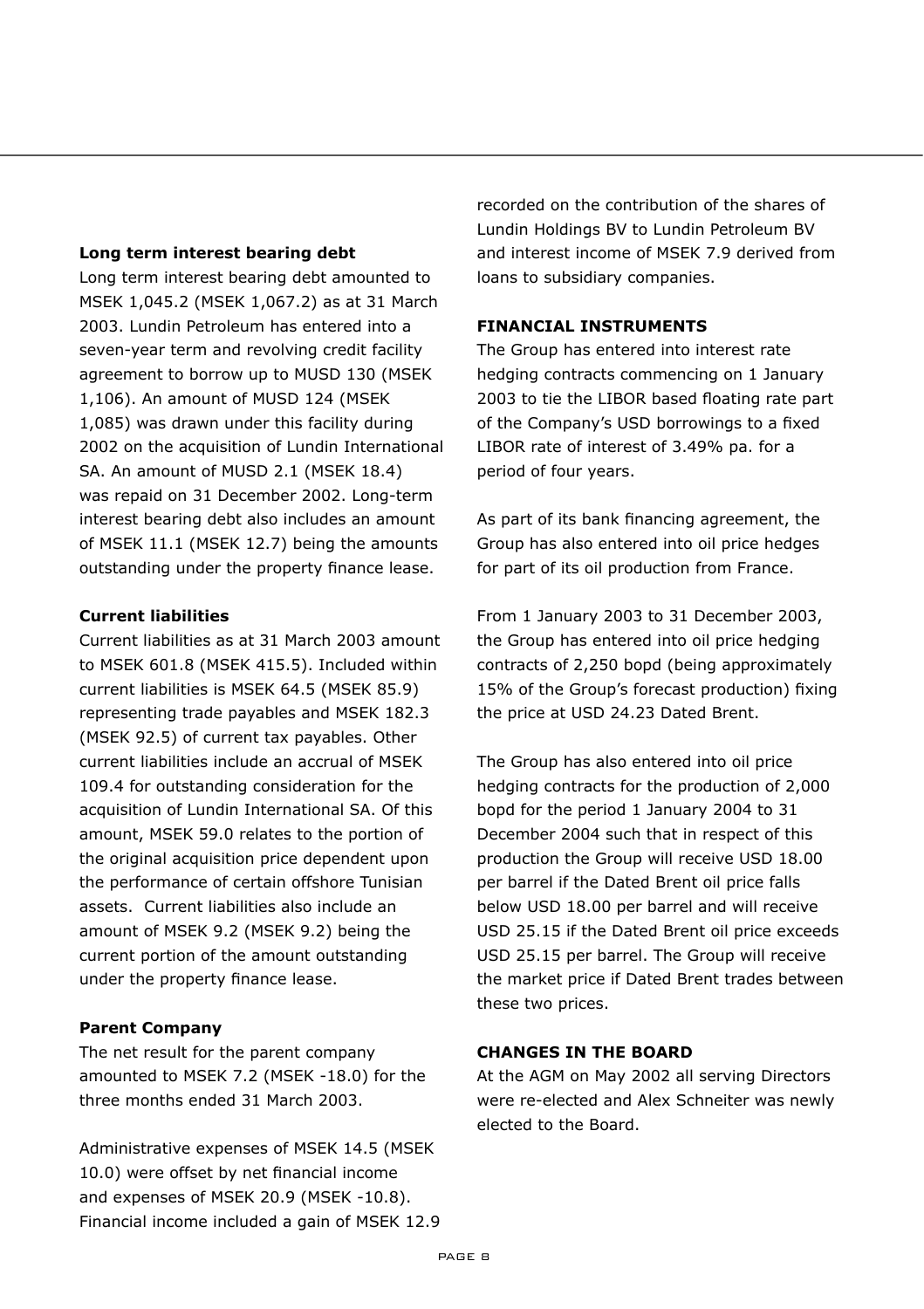#### **SHARE DATA**

Lundin Petroleum ABís registered share capital at 31 March 2003 amounts to SEK 2,486,850.16 represented by 248,685,016 shares of nominal value SEK 0.01 each.

Under the Group incentive program for employees, 3,175,000 incentive warrants with a strike price of SEK 3.37 expiring on 1 May 2004 were issued during 2001. The incentive warrants are exercisable from 1 May 2002. As at 31 March 2003, 667,700 warrants had been exercised and 2,323,150 remain issued and outstanding.

The 2002 program, approved on 23 May 2002, is for the issue of up to 3,250,000 incentive warrants exercisable during the period 31 May 2003 to 31 May 2005 at a strike price of SEK 4.50. As at 31 March 2003, 3,140,000 incentive warrants had been issued.

#### **SUBSEQUENT EVENTS**

On 25 April 2003, Lundin Petroleum signed a sale and purchase agreement with Petronas Carigali Overseas Sdn Bhd for the sale of its 40.375% working interest in Block 5A, Sudan. The cash consideration payable at completion will be MUSD 142.5 with an adjustment for working capital at 31 March 2003. Completion of the transaction is subject to various conditions including Government and partner approvals.

#### **Exchange rates**

For the preparation of the quarterly financial statements, the following currency exchange rates have been used.

|                   | Average | Period end |
|-------------------|---------|------------|
| 1 Euro equals SEK | 9.183   | 9.261      |
| 1 USD equals SEK  | 8.563   | 8.505      |

#### **Accounting principals**

The First Quarter Report of Lundin Petroleum AB (publ) has been prepared in accordance with the Annual Accounts Act and the Swedish Financial Accounting Standards Councilís recommendations and statements. The accounting principals and policies used in the preparation of the First Quarter Report are consistent with those used for the preparation of the Annual Financial Statements.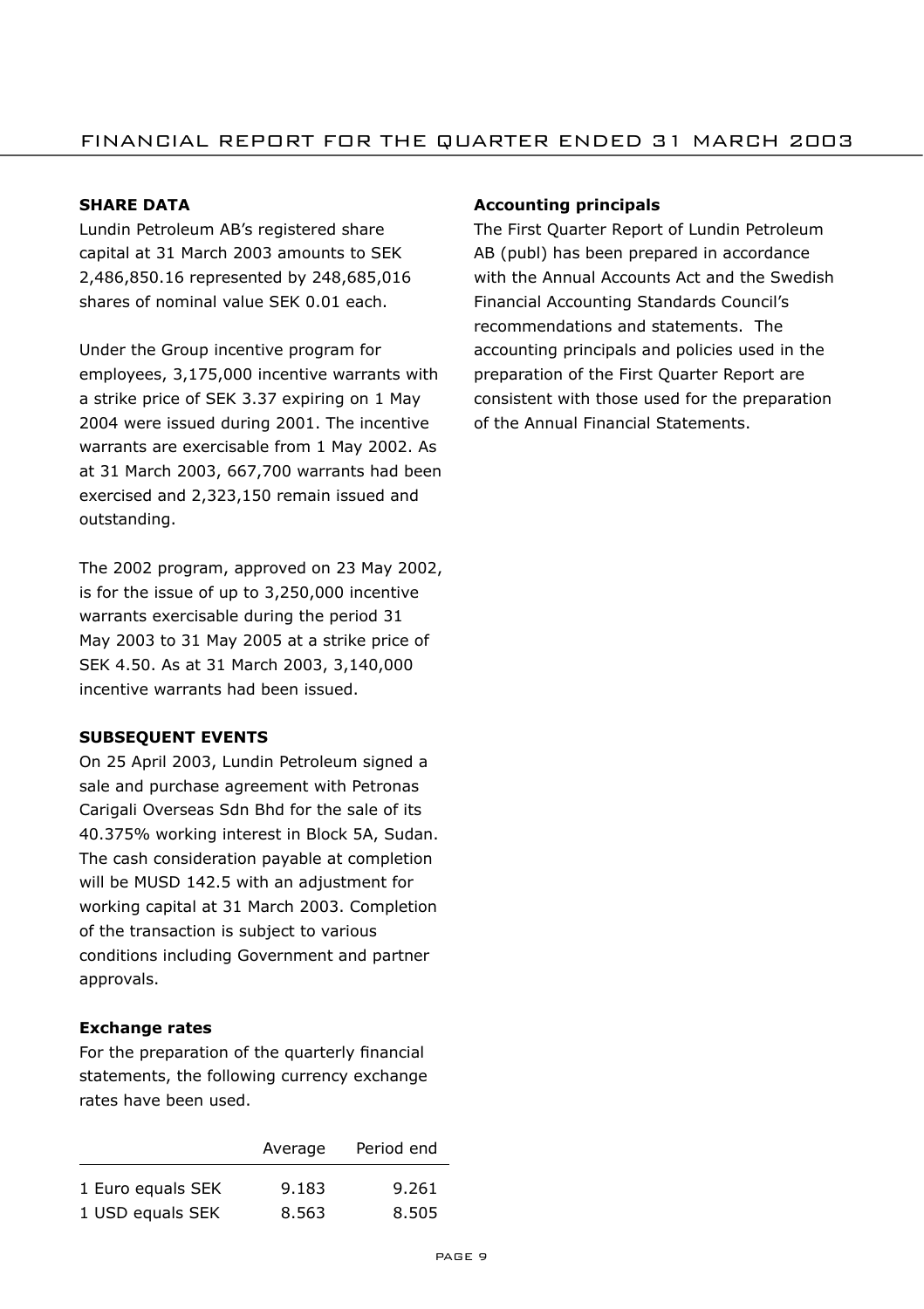# CONSOLIDATED INCOME STATEMENT IN SUMMARY

| Expressed in TSEK                   | Note           | 1 Jan 2003-<br>31 Mar 2003<br>3 months | 1 Jan 2002-<br>31 Mar 2002<br>3 months | 1 Jan 2002-<br>31 Dec 2002<br>12 months |
|-------------------------------------|----------------|----------------------------------------|----------------------------------------|-----------------------------------------|
| <b>Operating income</b>             |                |                                        |                                        |                                         |
| Net sales of oil and gas            | $\mathbf{1}$   | 341,292                                |                                        | 284,905                                 |
| Other operating income              |                | 16,672                                 | 1,552                                  | 10,939                                  |
|                                     |                |                                        |                                        |                                         |
|                                     |                | 357,964                                | 1,552                                  | 295,844                                 |
| <b>Cost of sales</b>                |                |                                        |                                        |                                         |
| Production costs                    | 2              | $-151,326$                             |                                        | $-149,038$                              |
| Depletion of oil and gas properties | 3              | $-50,453$                              |                                        | $-53,591$                               |
| Gross profit                        |                | 156,185                                | 1,552                                  | 93,215                                  |
| Other income                        |                | 1,326                                  | 1,235                                  | 10,247                                  |
| Administration expenses             |                | $-30,776$                              | $-13,526$                              | -75,970                                 |
| Restructuring costs                 |                | $-16,263$                              |                                        | $-20,275$                               |
| <b>Operating result</b>             |                | 110,472                                | $-10,739$                              | 7,217                                   |
| <b>Financial income and</b>         |                |                                        |                                        |                                         |
| expenses, net                       | $\overline{4}$ | 24,947                                 | $-10,850$                              | 1,816                                   |
| <b>Result before tax</b>            |                | 135,419                                | $-21,589$                              | 9,033                                   |
| Tax                                 | 5              | $-40,951$                              | $-71$                                  | $-26,362$                               |
| <b>Minority interests</b>           |                | 1,149                                  |                                        | 765                                     |
| <b>Net result</b>                   |                | 95,617                                 | $-21,660$                              | $-16,564$                               |
| Earnings per share - SEK            |                | 0.38                                   | $-0.07$                                | $-0.07$                                 |
| Diluted earnings per share - SEK    |                | 0.38                                   | $-0.07$                                | $-0.07$                                 |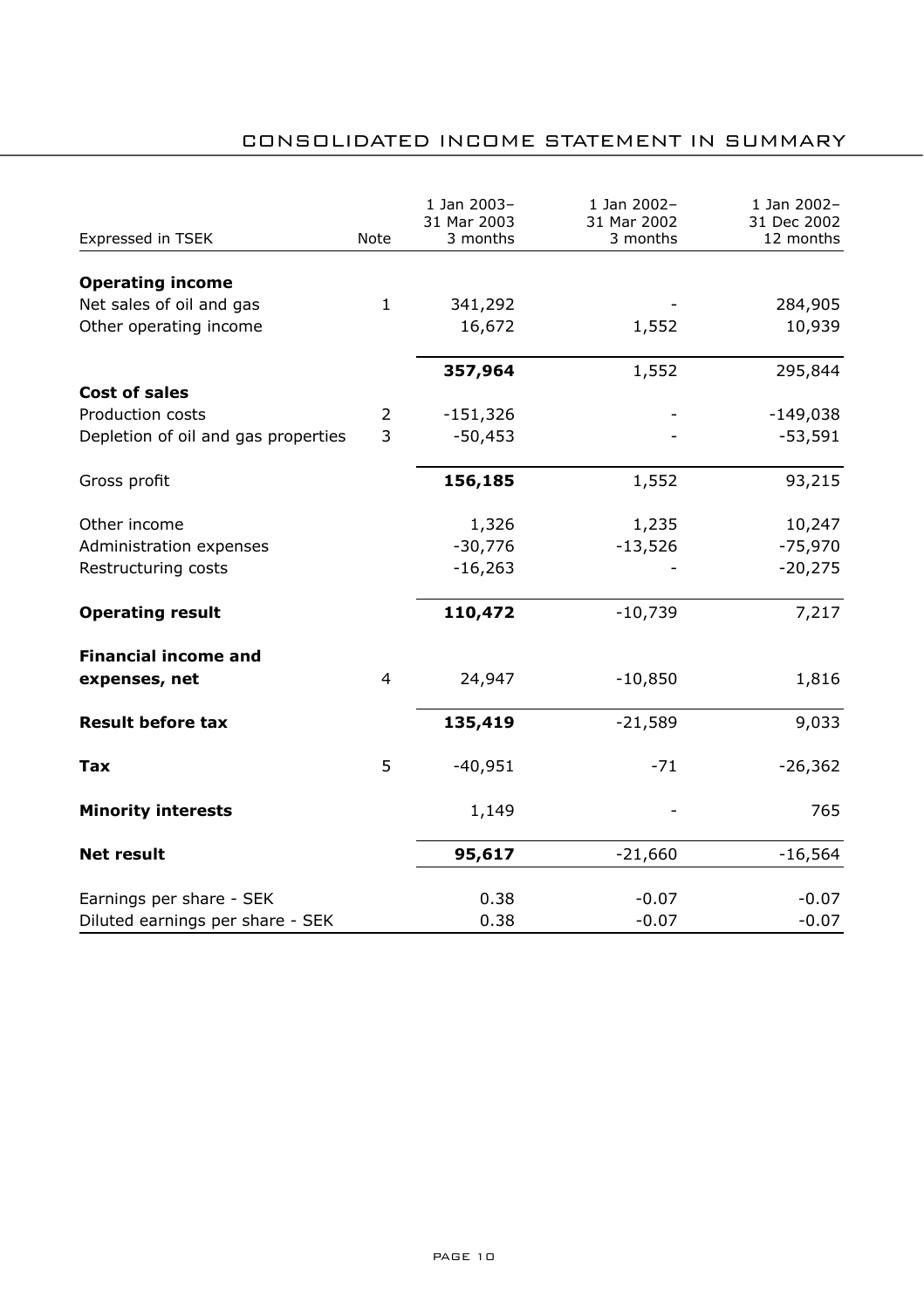## CONSOLIDATED BALANCE SHEET IN SUMMARY

| Expressed in TSEK                                                                                   | Note | 31 March 2003 | 31 December 2002 |
|-----------------------------------------------------------------------------------------------------|------|---------------|------------------|
| <b>ASSETS</b>                                                                                       |      |               |                  |
| <b>Tangible fixed assets</b>                                                                        |      |               |                  |
| Oil and gas properties                                                                              | 6    | 2,065,343     | 1,988,933        |
| Other fixed assets                                                                                  |      | 59,663        | 56,656           |
|                                                                                                     |      |               |                  |
| <b>Total tangible fixed assets</b>                                                                  |      | 2,125,006     | 2,045,589        |
| <b>Financial fixed assets</b>                                                                       | 7    | 114,533       | 103,586          |
| <b>Total fixed assets</b>                                                                           |      | 2,239,539     | 2,149,175        |
| <b>Current Assets</b>                                                                               |      |               |                  |
| Current receivables and inventories                                                                 | 8    | 409,016       | 345,480          |
| Cash and bank,                                                                                      |      |               |                  |
| short term investments                                                                              |      | 341,026       | 247,776          |
| <b>Total current assets</b>                                                                         |      | 750,042       | 593,256          |
| <b>Total assets</b>                                                                                 |      | 2,989,581     | 2,742,431        |
| SHAREHOLDERS' EQUITY AND LIABILITIES<br>Shareholders' equity including net result<br>for the period |      | 1,004,895     | 931,112          |
| <b>Minority interest</b>                                                                            |      | 11,284        | 2,525            |
| <b>Provisions</b>                                                                                   |      | 326,201       | 326,130          |
| Long-term interest bearing debt                                                                     |      | 1,045,369     | 1,067,177        |
| <b>Current liabilities</b>                                                                          | 9    | 601,832       | 415,487          |
| Total shareholders' equity and liabilities                                                          |      | 2,989,581     | 2,742,431        |
| <b>Pledged assets</b>                                                                               |      | 332,879       | 247,779          |
| <b>Contingent liabilities</b>                                                                       |      |               |                  |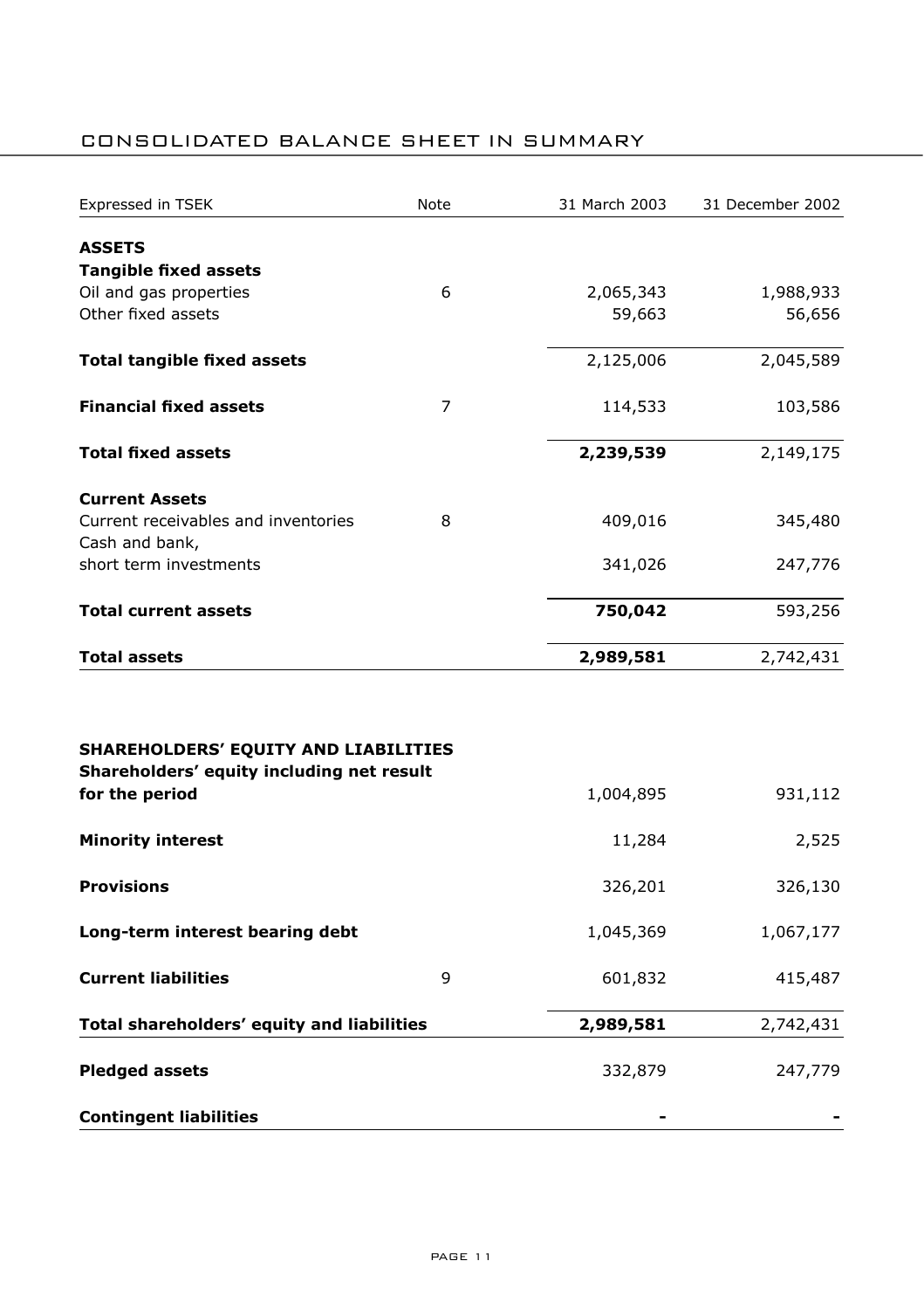## GROUP CASH FLOW STATEMENT IN SUMMARY

| Expressed in TSEK                             | 1 Jan 2003-<br>31 Mar 2003<br>3 months | 1 Jan 2002-<br>31 Mar 2002<br>3 months | 1 Jan 2002-<br>31 Dec 2002<br>12 months |
|-----------------------------------------------|----------------------------------------|----------------------------------------|-----------------------------------------|
|                                               |                                        |                                        |                                         |
| <b>Cash flow from operations</b>              |                                        |                                        |                                         |
| Net result                                    | 95,617                                 | $-21,660$                              | $-16,564$                               |
| Adjustment for depletion and other            |                                        |                                        |                                         |
| non cash related items                        | 5,973                                  | 11,710                                 | 105,589                                 |
| Changes in working capital                    | 113,153                                | $-15,458$                              | 164,095                                 |
| <b>Total cash flow from operations</b>        | 214,743                                | $-25,408$                              | 253,120                                 |
| Acquisition of shares in subsidiaries         | 0                                      |                                        | $-1,213,010$                            |
| Change in financial fixed assets              | $-12,246$                              | 161,405                                | 158,829                                 |
| Investment in oil and gas properties          | $-105,396$                             | $-48,826$                              | $-160,836$                              |
| Investment in other fixed assets              | $-4,329$                               | $-8,485$                               | $-10,128$                               |
| <b>Total cash flow used for investments</b>   | $-121,971$                             | 104,094                                | $-1,225,145$                            |
| Changes in long-term liabilities              | $-1,669$                               |                                        | 836,805                                 |
| Paid deferred financing fees                  |                                        |                                        | $-17,774$                               |
| Proceeds from share issues                    |                                        |                                        | 160,240                                 |
| Other financing activities                    |                                        |                                        | $-4,102$                                |
| <b>Total cash flow from financing</b>         | $-1,669$                               |                                        | 975,169                                 |
| Change in cash and bank                       | 91,103                                 | 78,686                                 | 3,144                                   |
| Cash and bank at the beginning of the period  | 247,776                                | 301,519                                | 301,519                                 |
| Currency exchange difference in cash and bank | 2,147                                  | $-12,603$                              | $-56,887$                               |
| Cash and bank at the end of the period        | 341,026                                | 367,602                                | 247,776                                 |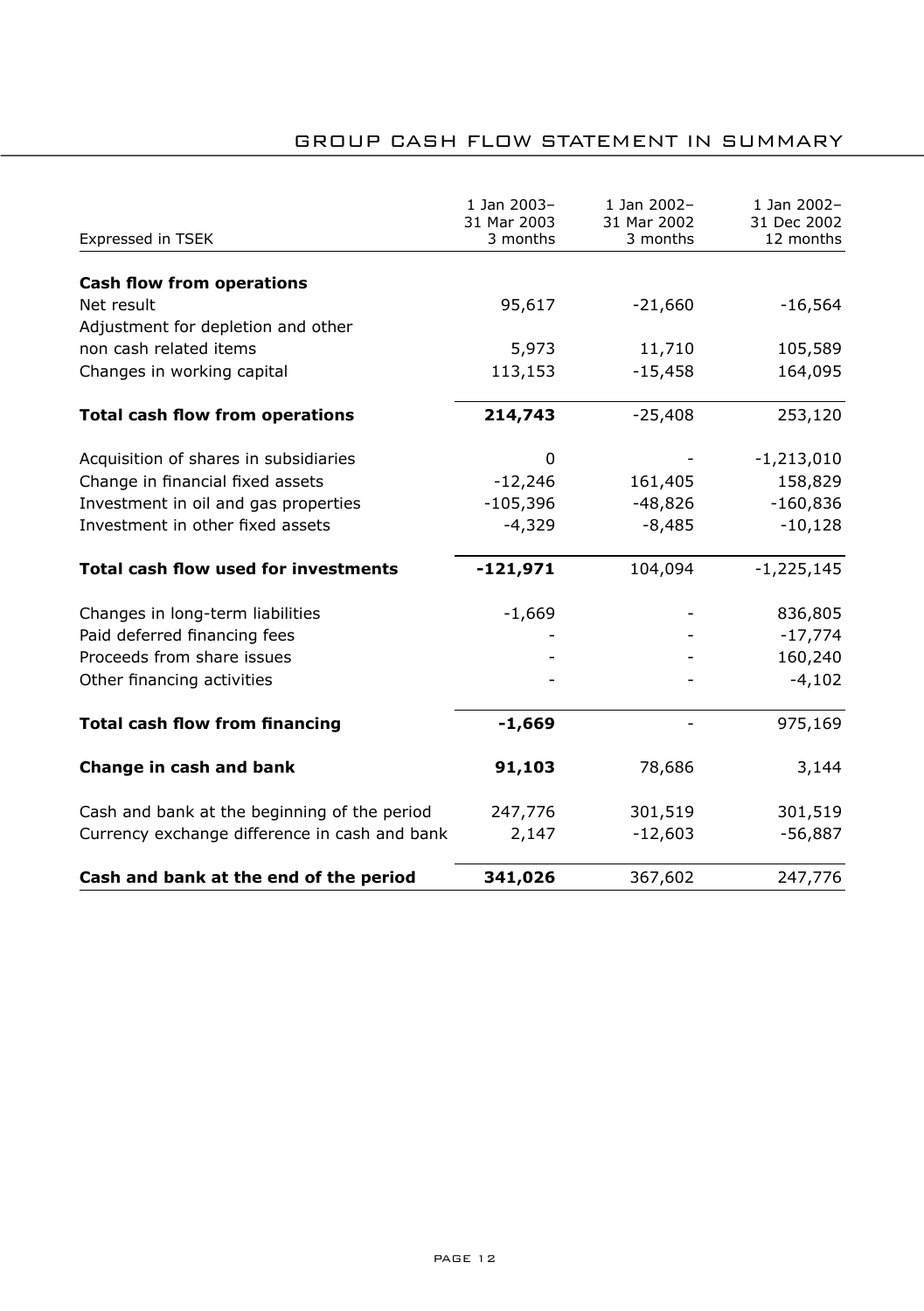| Note 1. Net sales of oil and gas,<br>TSEK   | 1 Jan 2003-<br>31 Mar 2003<br>3 months | 1 Jan 2002-<br>31 Mar 2002<br>3 months | 1 Jan 2002-<br>31 Dec 2002<br>12 months |
|---------------------------------------------|----------------------------------------|----------------------------------------|-----------------------------------------|
| Sale of crude oil                           |                                        |                                        |                                         |
| - France                                    | 92,198                                 |                                        | 104,970                                 |
| - Tunisia                                   | 76,918                                 |                                        | 35,962                                  |
| - Indonesia                                 | 69,571                                 |                                        | 70,770                                  |
| - Norway                                    | 27,660                                 |                                        |                                         |
| Sale of condensate                          |                                        |                                        |                                         |
| - Netherlands                               |                                        |                                        | 873                                     |
| - Norway                                    | 387                                    |                                        |                                         |
| Sale of gas                                 |                                        |                                        |                                         |
| - Netherlands                               | 55,889                                 |                                        | 58,679                                  |
| - Indonesia                                 | 413                                    |                                        | 335                                     |
| - Norway                                    | 459                                    |                                        |                                         |
| Operating fee                               |                                        |                                        |                                         |
| - Venezuela                                 | 20,781                                 |                                        |                                         |
| Oil price hedging settlement                | $-12,397$                              |                                        | 21,667                                  |
|                                             |                                        |                                        |                                         |
| Change in underlift position                | 9,413                                  |                                        | - 8,351                                 |
|                                             | 341,292                                | $\overline{a}$                         | 284,905                                 |
|                                             |                                        |                                        |                                         |
|                                             | 1 Jan 2003-                            | 1 Jan 2002-                            | 1 Jan 2002-                             |
| Note 2. Production costs,                   | 31 Mar 2003                            | 31 Mar 2002                            | 31 Dec 2002                             |
| TSEK                                        | 3 months                               | 3 months                               | 12 months                               |
| Costs of operations                         | 76,102                                 |                                        | 116,080                                 |
| Tariff and transportation expenses          | 20,688                                 |                                        | 5,084                                   |
| Royalty and direct taxes                    | 8,194                                  |                                        | 8,162                                   |
| Changes in inventory/overlift position      | 46,342                                 |                                        | 19,712                                  |
|                                             |                                        |                                        |                                         |
|                                             | 151,326                                | $\overline{a}$                         | 149,038                                 |
|                                             |                                        |                                        |                                         |
|                                             | 1 Jan 2003-                            | 1 Jan 2002-                            | 1 Jan 2002-                             |
| Note 3. Depletion of oil and gas properties | 31 Mar 2003                            | 31 Mar 2002                            | 31 Dec 2002                             |
| TSEK                                        | 3 months                               | 3 months                               | 12 months                               |
| France                                      |                                        |                                        |                                         |
| Netherlands                                 | 17,215<br>17,095                       |                                        | 20,108<br>19,988                        |
|                                             |                                        |                                        |                                         |
| Venezuela<br>Tunisia                        | 4,585<br>5,487                         |                                        | 4,332<br>6,475                          |
|                                             |                                        |                                        |                                         |
| Indonesia                                   | 2,437                                  |                                        | 2,688                                   |
| Norway                                      | 3,634                                  |                                        |                                         |
|                                             |                                        |                                        |                                         |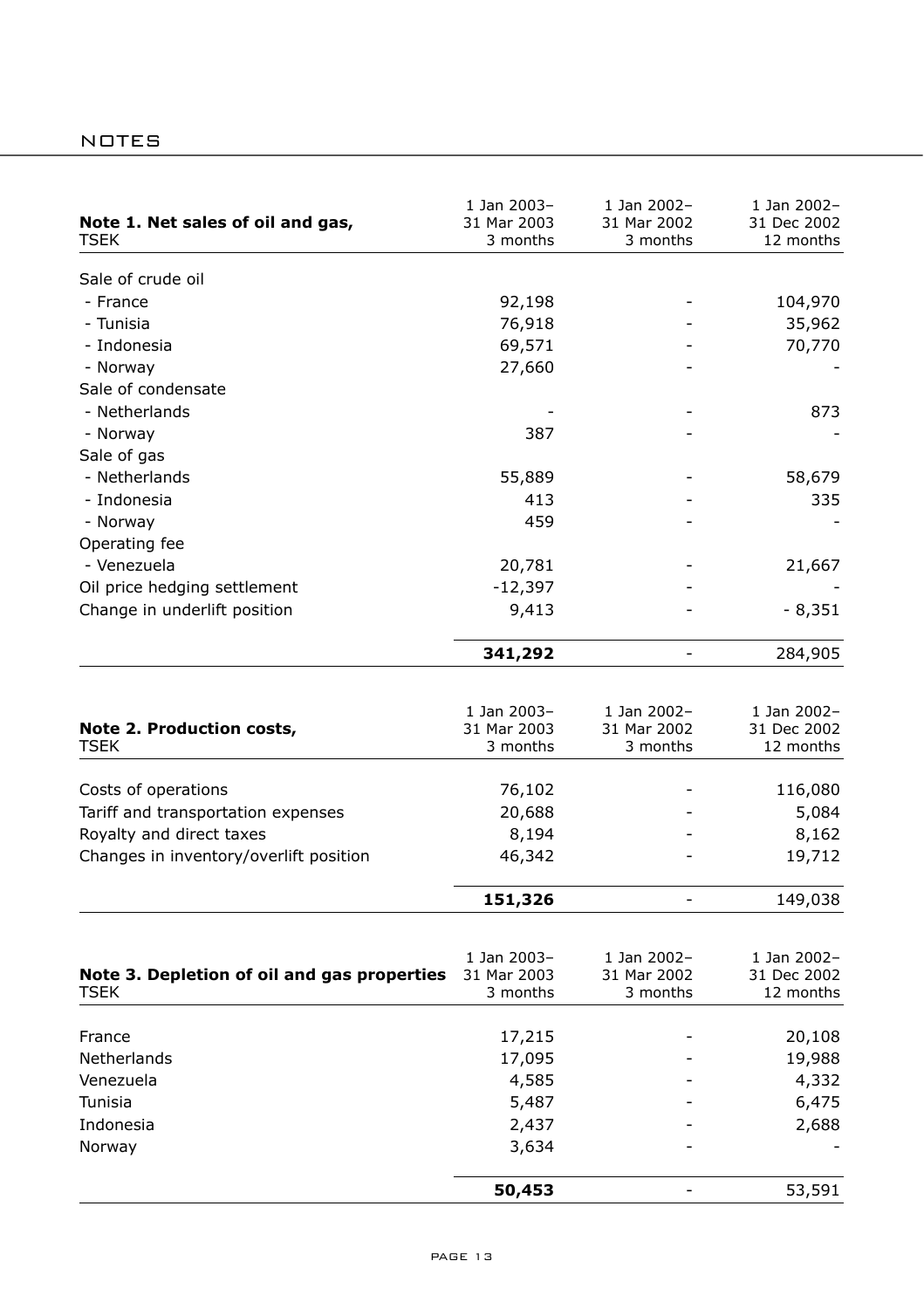| Note 4. Financial income and<br>expenses, net,<br>TSEK | 1 Jan 2003-<br>31 Mar 2003<br>3 months | 1 $1an 2002 -$<br>31 Mar 2002<br>3 months | 1 Jan 2002-<br>31 Dec 2002<br>12 months |
|--------------------------------------------------------|----------------------------------------|-------------------------------------------|-----------------------------------------|
|                                                        |                                        |                                           |                                         |
| Interest income                                        | 2,510                                  | 1,259                                     | 10,237                                  |
| Interest expense                                       | $-13,774$                              | -9                                        | $-14,013$                               |
| Amortisation of loan fees                              | $-570$                                 |                                           | $-582$                                  |
| Unwind discount on abandonment provision               | $-1,469$                               |                                           | $-1,746$                                |
| Exchange gains/(losses), net                           | 39,616                                 | $-12,100$                                 | $-210$                                  |
| Other financial income/(expense), net                  | $-1,366$                               |                                           | 8,130                                   |
|                                                        | 24,947                                 | $-10,850$                                 | 1,816                                   |
|                                                        | 1 Jan 2003-                            | 1 Jan 2002-                               | 1 Jan 2002-                             |
| Note 5. Taxes,                                         | 31 Mar 2003                            | 31 Mar 2002                               | 31 Dec 2002                             |
| TSEK                                                   | 3 months                               | 3 months                                  | 12 months                               |
| Current corporate tax                                  | 42,556                                 | 71                                        | 29,567                                  |
| Deferred corporate tax                                 | $-4,571$                               |                                           | $-5,308$                                |
| Current state profit share tax                         | 2,966                                  |                                           | 2,103                                   |
|                                                        | 40,951                                 | 71                                        | 26,362                                  |

| Note 6. Oil and gas properties,<br><b>TSEK</b> | Book amount<br>31 Mar 2003 | Book amount<br>31 Dec 2002 |  |
|------------------------------------------------|----------------------------|----------------------------|--|
|                                                |                            |                            |  |
| France                                         | 847,838                    | 864,266                    |  |
| Netherlands                                    | 518,247                    | 522,978                    |  |
| Tunisia                                        | 52,495                     | 61,230                     |  |
| Indonesia                                      | 24,556                     | 20,115                     |  |
| Venezuela                                      | 106,256                    | 101,820                    |  |
| Norway                                         | 80,331                     |                            |  |
| Sudan                                          | 374,546                    | 372,790                    |  |
| Iran                                           | 58,980                     | 44,765                     |  |
| Others                                         | 2,094                      | 969                        |  |
|                                                | 2,065,343                  | 1,988,933                  |  |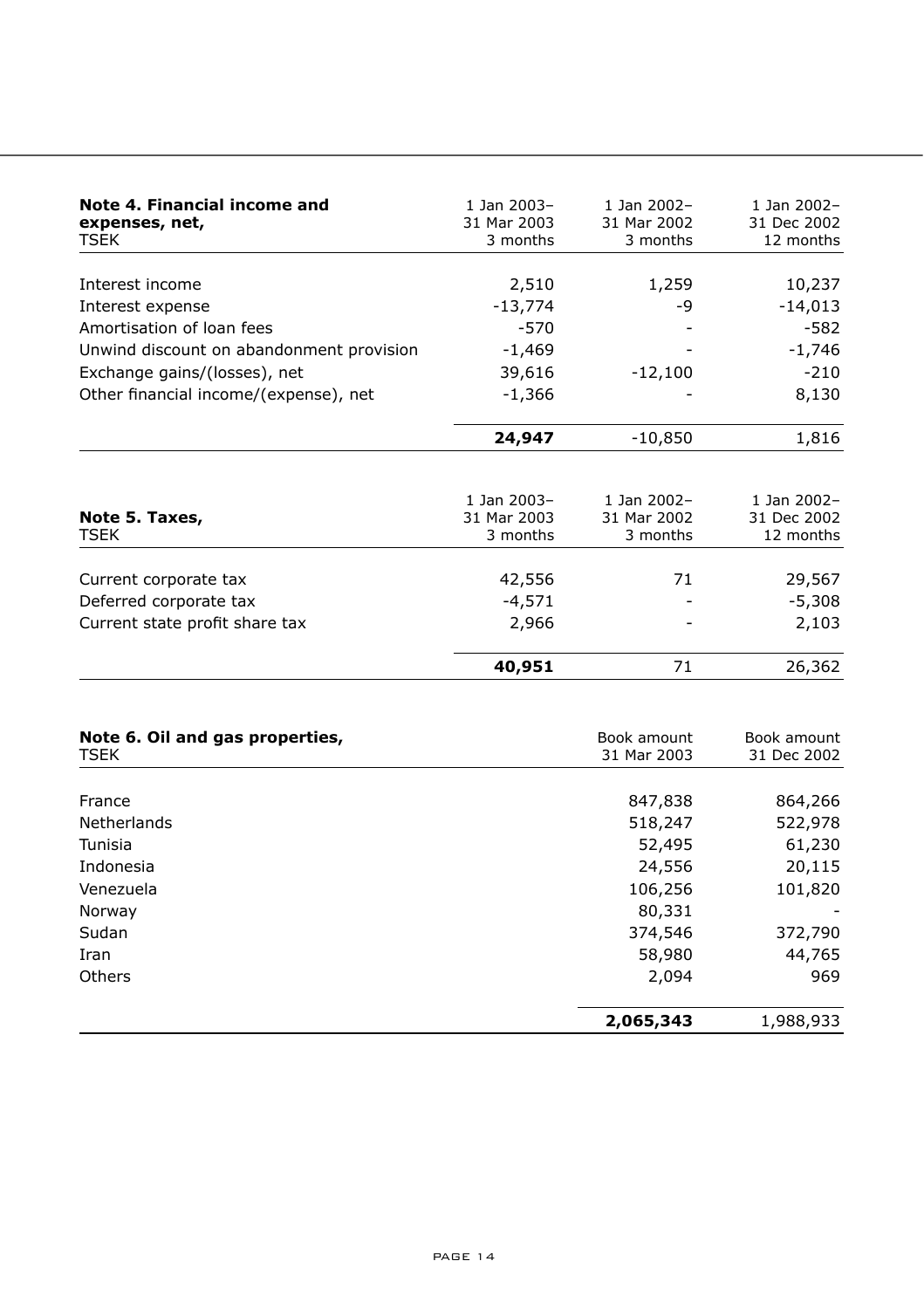| Note 7. Financial fixed assets,<br>TSEK | Book amount<br>Book amount<br>31 Mar 2003<br>31 Dec 2002 |         |  |
|-----------------------------------------|----------------------------------------------------------|---------|--|
| Shares in associated companies          | 21,752                                                   | 21,535  |  |
| Restricted cash                         | 64,974                                                   | 54,176  |  |
| Deferred financing fees                 | 15,512                                                   | 15,926  |  |
| Other financial fixed assets            | 12,295                                                   | 11,949  |  |
|                                         | 114,533                                                  | 103,586 |  |

| Note 8. Current receivables and inventories,<br>TSEK | Book amount<br>31 Mar 2003 | Book amount<br>31 Dec 2002 |
|------------------------------------------------------|----------------------------|----------------------------|
|                                                      |                            |                            |
| Inventories                                          | 36,103                     | 45,562                     |
| Trade receivables                                    | 245,774                    | 118,067                    |
| Underlift                                            | 13,436                     | 4,309                      |
| Joint venture debtors                                | 59,108                     | 69,031                     |
| Cash deposit for OER Oil AS acquisition              |                            | 37,407                     |
| Other current assets                                 | 54,595                     | 71,104                     |
|                                                      | 409,016                    | 345,480                    |

| Note 9. Current liabilities,<br><b>TSEK</b> | Book amount<br>31 Mar 2003 | Book amount<br>31 Dec 2002 |
|---------------------------------------------|----------------------------|----------------------------|
|                                             |                            |                            |
| Trade payables                              | 64,471                     | 85,851                     |
| Overlift                                    | 39,752                     | 22,164                     |
| Short term portion of long term liabilities | 9,279                      | 9,186                      |
| Tax payables                                | 182,296                    | 92,530                     |
| Accrued expenses                            | 109,205                    | 64,143                     |
| Acquisition liability                       | 109,362                    | 109,362                    |
| Other current liabilities                   | 87,467                     | 32,251                     |
|                                             | 601,832                    | 415,487                    |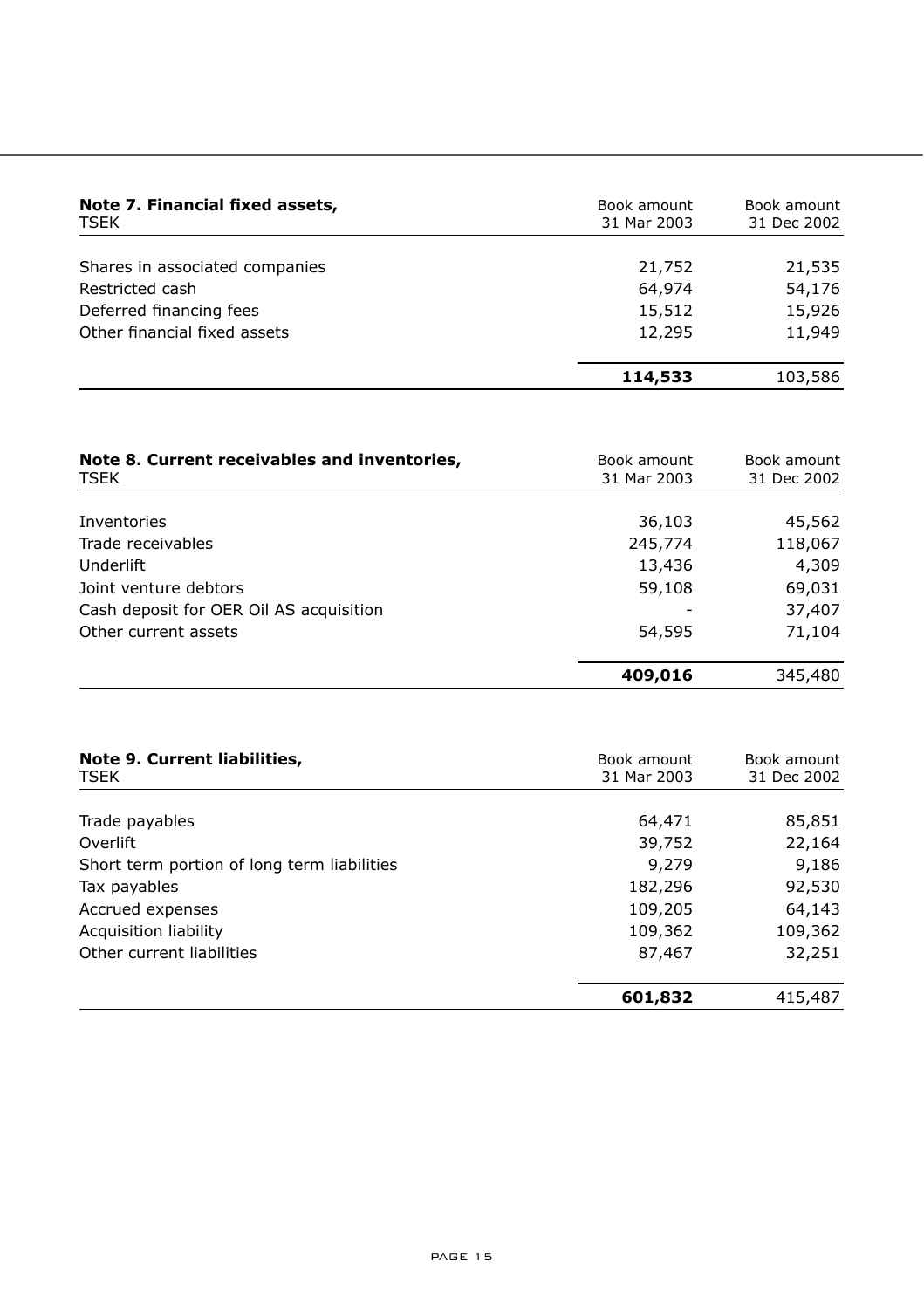# PARENT COMPANY INCOME STATEMENT IN SUMMARY

| Expressed in TSEK                   | 1 Jan 2003-<br>31 Mar 2003<br>3 months | 1 Jan 2002-<br>31 Mar 2002<br>3 months | 1 Jan 2002-<br>31 Dec 2002<br>12 months |
|-------------------------------------|----------------------------------------|----------------------------------------|-----------------------------------------|
| Service income                      | 658                                    | 2,727                                  | 3,710                                   |
| Gross profit                        | 658                                    | 2,727                                  | 3,710                                   |
| Other income                        | 122                                    | 53                                     | 405                                     |
| General and administrative expenses | $-14,461$                              | $-9,981$                               | -55,627                                 |
| <b>Operating loss</b>               | -13,681                                | $-7,201$                               | -51,512                                 |
| Financial income and expenses, net  | 20,916                                 | $-10,818$                              | $-29,392$                               |
| Net result before tax               | 7,235                                  | $-18,019$                              | $-80,904$                               |
| Tax                                 |                                        |                                        |                                         |
| <b>Net result</b>                   | 7,235                                  | $-18,019$                              | $-80,904$                               |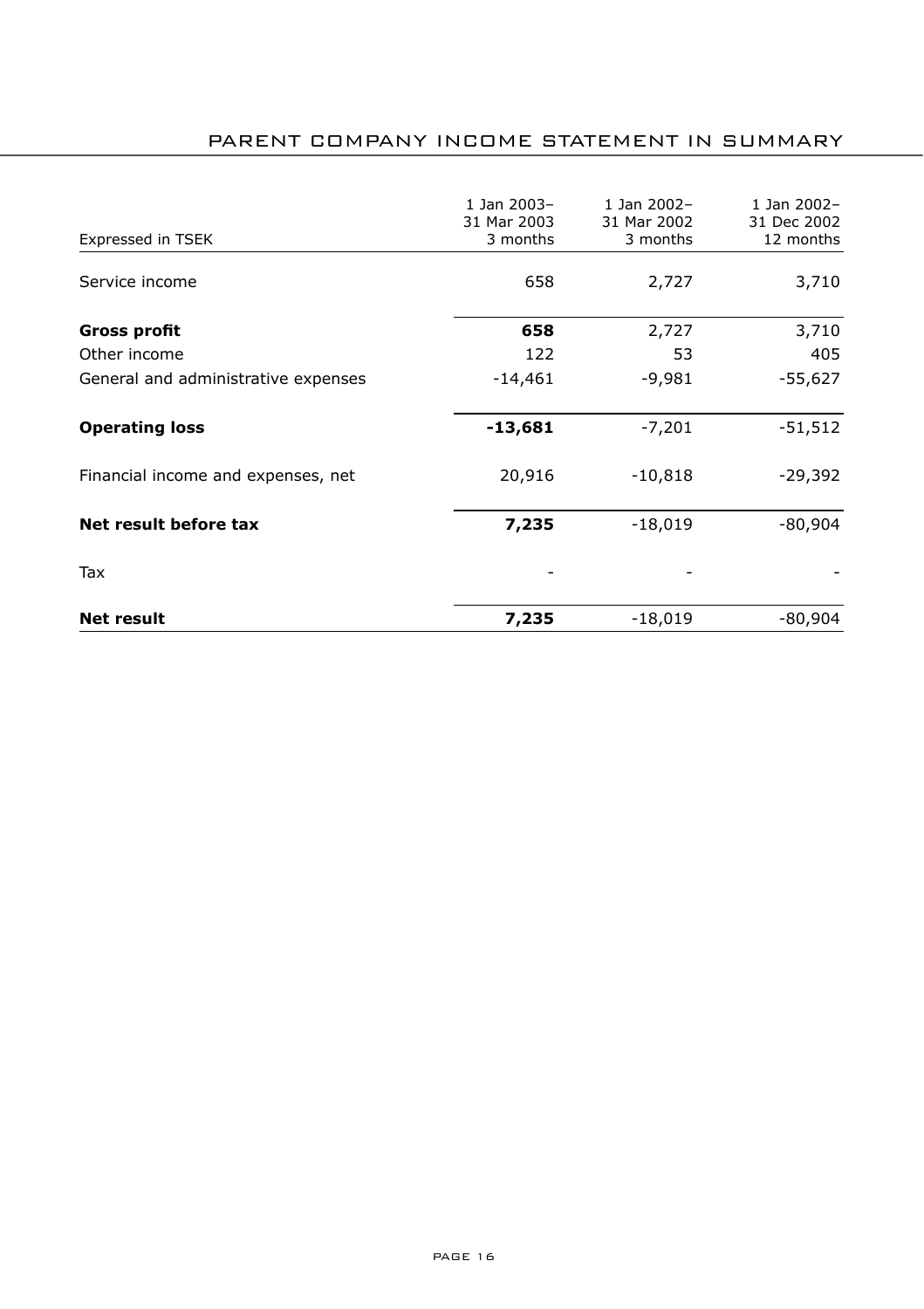# PARENT COMPANY BALANCE SHEET IN SUMMARY

| Expressed in TSEK                                                                        | 31 March 2003 | 31 December 2002 |
|------------------------------------------------------------------------------------------|---------------|------------------|
| <b>ASSETS</b>                                                                            |               |                  |
| <b>Tangible fixed assets</b>                                                             | 43            | 49               |
| <b>Financial fixed assets</b>                                                            | 983,666       | 967,309          |
| <b>Total fixed assets</b>                                                                | 983,709       | 967,358          |
| <b>Current Assets</b>                                                                    |               |                  |
| Current receivables                                                                      | 1,913         | 1,862            |
| Cash and bank, short term investments                                                    | 394           | 2,081            |
| <b>Total current assets</b>                                                              | 2,307         | 3,943            |
| <b>Total assets</b>                                                                      | 986,016       | 971,301          |
| <b>SHAREHOLDERS' EQUITY AND LIABILITIES</b><br>Shareholders' equity including net result |               |                  |
| for the period                                                                           | 957,610       | 950,375          |
| <b>Current liabilities</b>                                                               | 28,406        | 20,926           |
| Total shareholders' equity and liabilities                                               | 986,016       | 971,301          |
| <b>Pledged assets</b>                                                                    | 332,879       | 247,779          |
| <b>Contingent liabilities</b>                                                            |               |                  |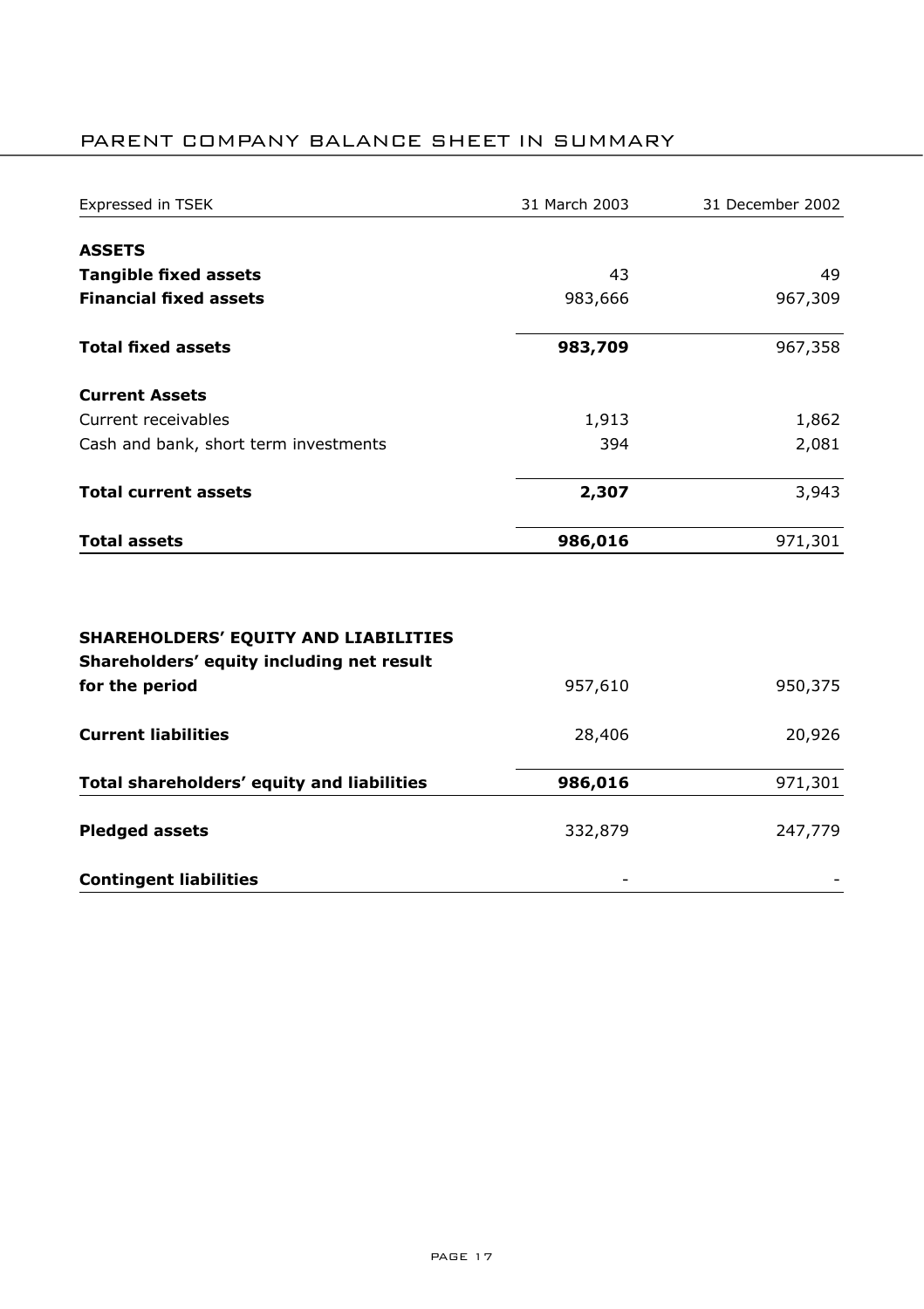# PARENT COMPANY CASH FLOW STATEMENT IN SUMMARY

| Expressed in TSEK                            | 1 Jan 2003-<br>31 Mar 2003<br>3 months | 1 Jan 2002-<br>31 Mar 2002<br>3 months | 1 Jan 2002-<br>31 Dec 2002<br>12 months |
|----------------------------------------------|----------------------------------------|----------------------------------------|-----------------------------------------|
|                                              |                                        |                                        |                                         |
| <b>Cash flow from operations</b>             |                                        |                                        |                                         |
| Net result                                   | 7,235                                  | $-18,019$                              | $-80,904$                               |
| Adjustment for non cash related items        | $-12,892$                              | 10,965                                 | 48,450                                  |
| Changes in working capital                   | 3,970                                  | $-11,960$                              | 15,203                                  |
| <b>Total cash flow from operations</b>       | $-1,687$                               | $-19,014$                              | $-17,251$                               |
| Investment in shares in subsidiaries         |                                        |                                        | $-170,908$                              |
| Loans to subsidiary companies                |                                        |                                        | $-310,725$                              |
| Investment in fixed assets                   |                                        | $-18$                                  | $-18$                                   |
| Sale of shares and participations            |                                        | 181,205                                | 181,205                                 |
| Sale of loan note receivable                 |                                        | 13,640                                 | 13,640                                  |
| <b>Total cash flow used for investments</b>  |                                        | 194,827                                | $-286,806$                              |
| Proceeds from share issue                    |                                        |                                        | 160,241                                 |
| <b>Total cash flow from financing</b>        |                                        |                                        | 160,241                                 |
| Change in cash and bank                      | $-1,687$                               | 175,813                                | $-143,816$                              |
| Cash and bank at the beginning of the period | 2,081                                  | 193,683                                | 193,683                                 |
| Currency exchange difference Bank            |                                        | $-10,317$                              | $-47,786$                               |
| Cash and bank at the end of the period       | 394                                    | 359,179                                | 2,081                                   |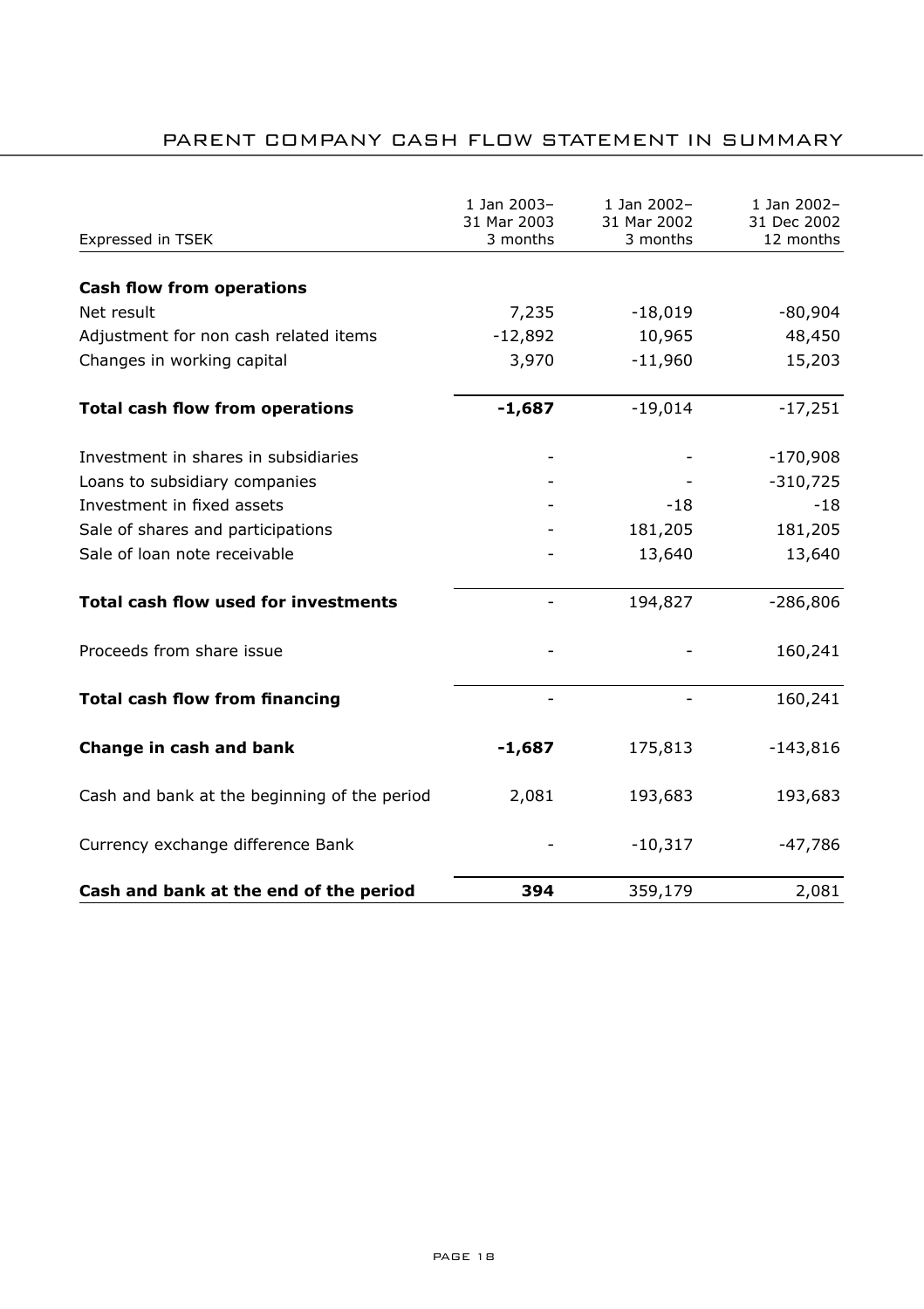## STATEMENT OF CHANGES IN EQUITY

## **GROUP**

|                                                         | Share   | Restricted | Retained  | Net       |
|---------------------------------------------------------|---------|------------|-----------|-----------|
| Expressed in TSEK                                       | Capital | reserves   | earnings  | result    |
|                                                         |         |            |           |           |
| Balance at 1 January 2002                               | 2,124   | 922,331    |           | -41,988   |
| Transfer of prior year net result                       |         | $-41,988$  |           | 41,988    |
| New share issue                                         | 363     | 159,878    |           |           |
| Dividend paid to minority shareholders<br>in subsidiary |         |            | -972      |           |
| Currency translation difference                         |         | $-109,698$ | 15,637    |           |
| Net result                                              |         |            |           | $-16,564$ |
| Balance at 1 January 2003                               | 2,487   | 930,523    | 14,665    | $-16,564$ |
| Transfer of prior year net result                       |         |            | $-16,564$ | 16,564    |
| Currency translation difference                         |         | $-8,813$   | $-13,020$ |           |
| Net result                                              |         |            |           | 95,617    |
| <b>Balance at 31 March 2003</b>                         | 2,487   | 921,710    | -14,919   | 95,617    |

| Balance at 31 March 2003          | 2,487   | 1,028,792        |         | -80,904   | 7,235     |
|-----------------------------------|---------|------------------|---------|-----------|-----------|
| Net result                        |         |                  |         |           | 7,235     |
| Transfer of prior year net result |         |                  |         | $-80.904$ | 80,904    |
| Balance at 1 January 2003         | 2,487   | 1,028,792        |         |           | $-80,904$ |
| Net result                        |         |                  |         |           | $-80,904$ |
| New share issue                   | 363     | 159,878          |         |           |           |
| Transfer of prior year net result |         | $-41,440$        |         |           | 41,440    |
| Balance at 1 January 2002         | 2,124   | 910,355          |         |           | $-41,440$ |
| Expressed in TSEK                 | capital | reserve          | reserve | earnings  | result    |
| <b>PARENT COMPANY</b>             | Share   | Share<br>premium | Legal   | Retained  | Net       |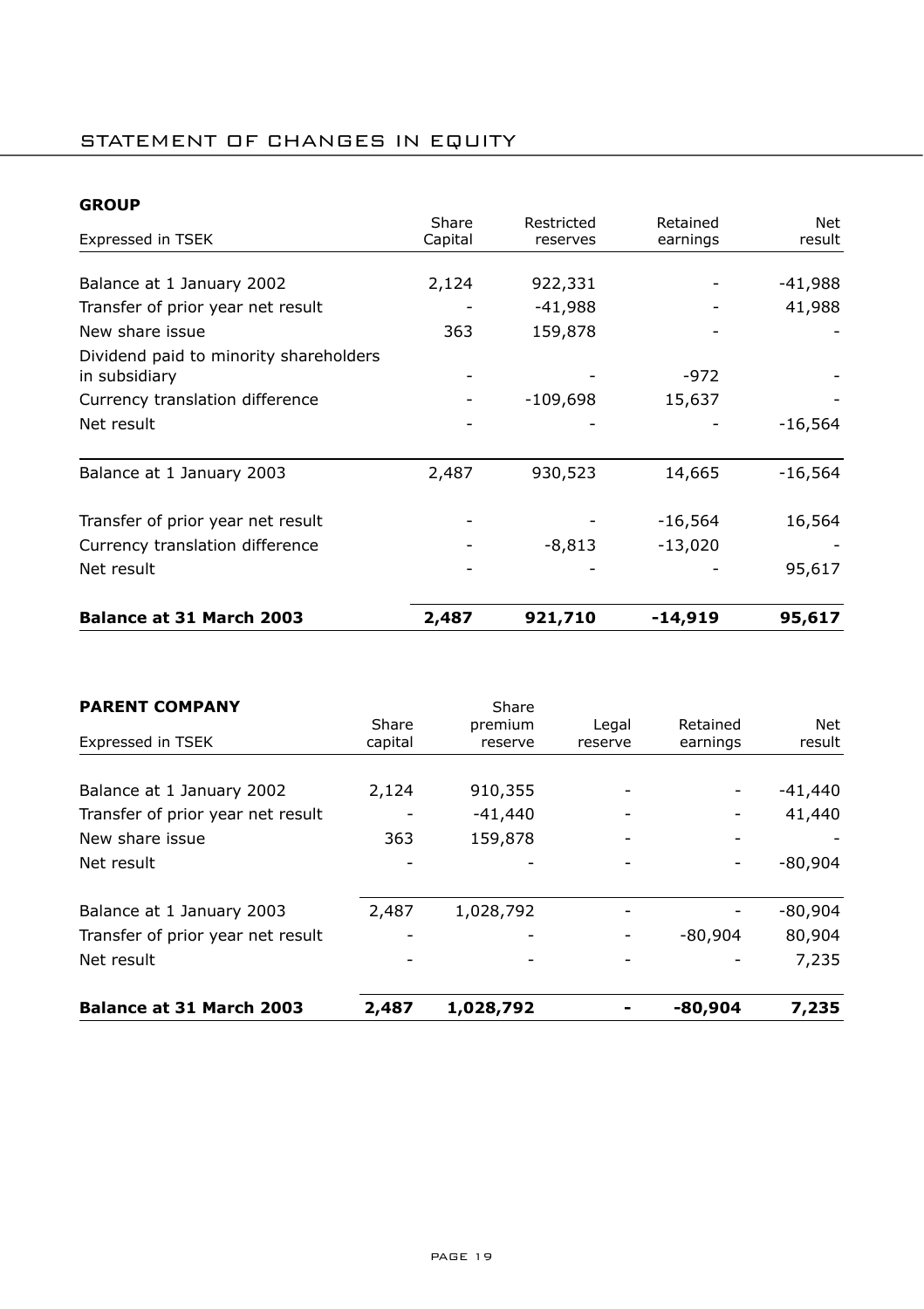|                                                                       | Group<br>1 Jan 2003-<br>31 Mar 2003<br>3 months | Group<br>1 Jan 2002-<br>31 Mar 2002<br>3 months | Group<br>1 Jan 2002-<br>31 Dec 2002<br>12 months |
|-----------------------------------------------------------------------|-------------------------------------------------|-------------------------------------------------|--------------------------------------------------|
| Return on equity, $\%$ <sup>1</sup>                                   | 10                                              | $\Omega$                                        | $-2$                                             |
| Return on capital employed, % <sup>2</sup>                            | 5                                               | O                                               | -3                                               |
| Debt/equity ratio, $\%$ <sup>3</sup>                                  | 70                                              |                                                 | 89                                               |
| Equity ratio, % <sup>4</sup>                                          | 34                                              | 97                                              | 34                                               |
| Share of risk capital, % <sup>5</sup>                                 | 43                                              | 97                                              | 44                                               |
| Interest coverage ratio, % <sup>6</sup>                               | 1,099                                           |                                                 | $-342$                                           |
| Operating cash flow/interest expenses, %7<br>Yield, $\%$ <sup>8</sup> | 1,189                                           |                                                 | 822                                              |

 $1$  Return on equity is defined as the Group's net result divided by average shareholders' equity.

- <sup>2</sup> Return on capital employed is defined as the Group's income before tax plus interest expenses plus/less exchange differences on financial loans divided by the average capital employed (the average balance sheet total less non interest-bearing liabilities).
- $3$  Debt/equity ratio is defined as the Group's interest-bearing liabilities less cash and bank in relation to shareholders' equity.
- $4$  Equity ratio is defined as the Group's shareholders' equity, including minority interest, in relation to balance sheet total.
- $5$  Share of risk capital is defined as the sum of the shareholders' equity and deferred taxes, including minority interest, divided by balance sheet total.
- $6$  Interest coverage ratio is defined as the Group's income before tax plus interest expenses plus/less exchange differences on financial loans divided by interest expenses.
- $7$  Operating cash flow/interest expenses is defined as the Group's operating income less production costs and less current taxes divided by the interest charge for the period.
- 8 Yield is defined as dividend in relation to quoted share price at the end of the financial period.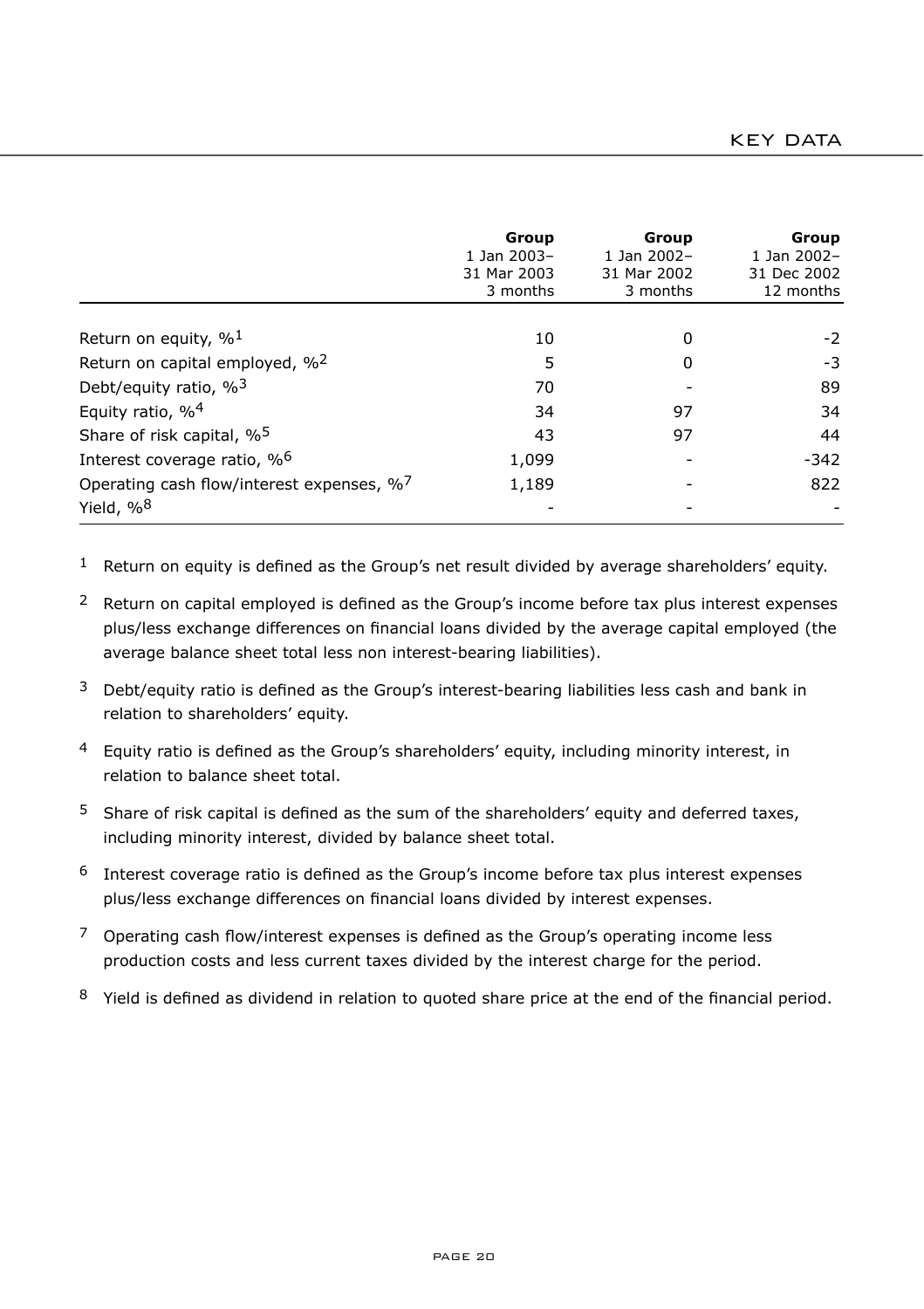## DATA PER SHARE

|                                                                                      | Group<br>1 Jan 2003-<br>31 Mar 2003<br>3 months | Group<br>1 Jan 2002-<br>31 Mar 2002<br>3 months | Group<br>1 Jan 2002-<br>31 Dec 2002<br>12 months |
|--------------------------------------------------------------------------------------|-------------------------------------------------|-------------------------------------------------|--------------------------------------------------|
|                                                                                      |                                                 |                                                 |                                                  |
| Shareholders' equity, SEK <sup>1</sup>                                               | 4.0                                             | 4.0                                             | 3.7                                              |
| Operating cash flow, SEK <sup>2</sup>                                                | 0.6                                             | 0                                               | 0.5                                              |
| Cash flow used in operations, SEK <sup>3</sup>                                       | 0.9                                             | $-0.1$                                          | 1.4                                              |
| Earnings, SEK <sup>4</sup>                                                           | 0.4                                             | $-0.1$                                          | $-0.1$                                           |
| Earnings, (fully diluted), SEK <sup>5</sup>                                          | 0.4                                             | $-0.1$                                          | $-0.1$                                           |
| Dividend, SEK                                                                        |                                                 |                                                 |                                                  |
| Quoted price at the end of the financial period<br>(regards the parent company), SEK | 9.35                                            | 3.51                                            | 9.20                                             |
| Number of shares at period end                                                       | 248,685,016                                     | 212,407,568                                     | 248,685,016                                      |
| Weighted average number of shares<br>for the period <sup>6</sup>                     | 248,685,016                                     | 212,407,568                                     | 232,150,181                                      |
| Weighted average number of shares<br>for the period (fully diluted) <sup>5</sup>     | 251,589,765                                     | 212,763,135                                     | 233,235,711                                      |

- 1 Shareholders' equity per share is defined as the Group's shareholders' equity divided by the number of shares at period end.
- 2 Operating cash flow per share is defined as the Groupís operating income less production costs and less current taxes divided by the weighted average number of shares for the period.
- 3 Cash flow used in operations per share is defined as cash flow used in operations in accordance with the consolidated statement of cash flow divided by the weighted average number of shares for the period.
- 4 Earnings per share is defined as the Groupís net result divided by the weighted average number of shares for the period.
- 5 Earnings per share fully diluted is defined as the Groupís net result divided by the fully diluted weighted average number of shares for the period.
- 6 Weighted average number of shares is defined as the number of shares at the beginning of the period with newly issued shares weighted for the proportion of the period they are in issue.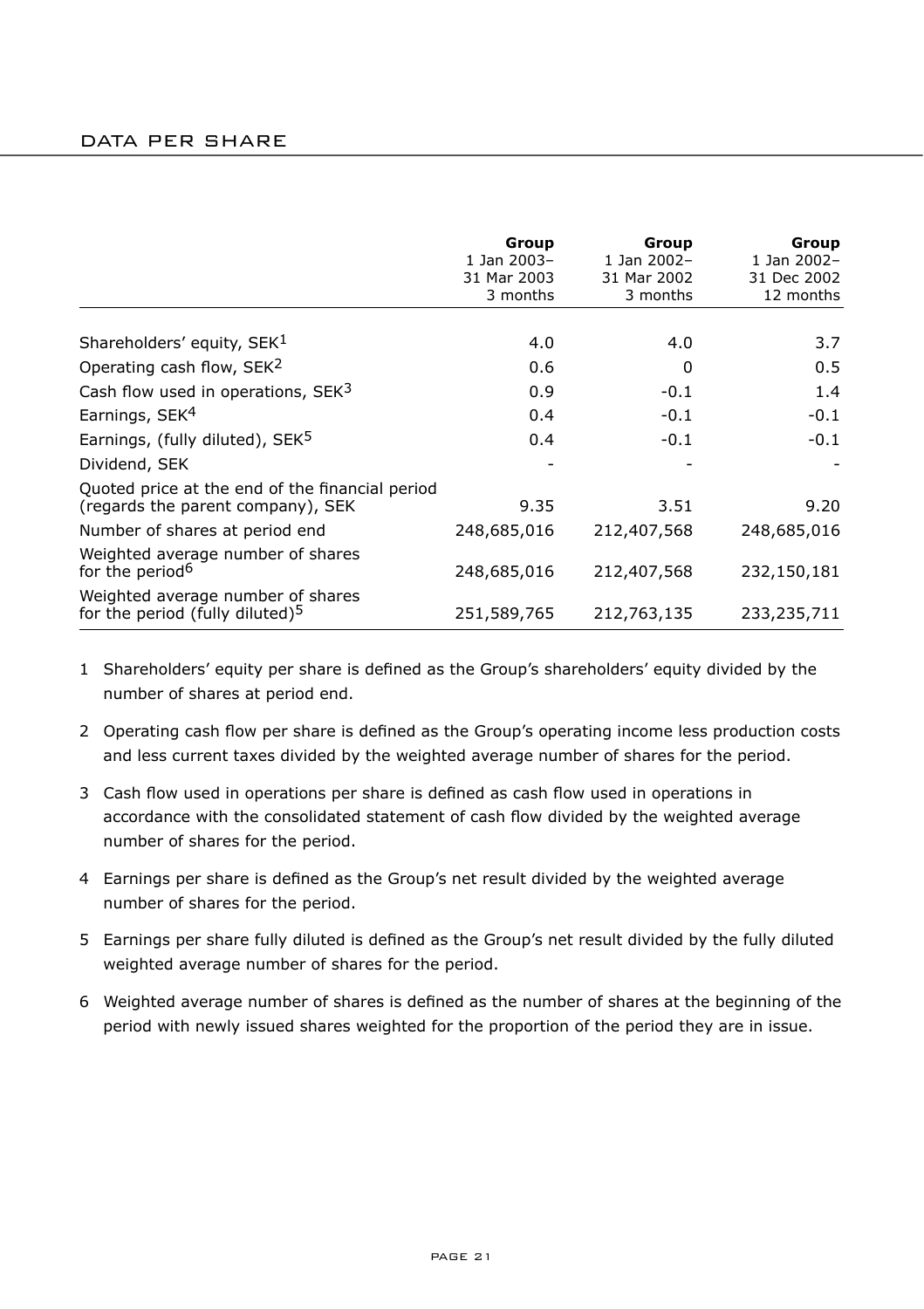### **The Company will publish the following interim reports:**

- Six months report (January June 2003) will be published on 14 August 2003.
- Nine months report (January September 2003) will be published on 14 November 2003.
- The annual report 2002 is available at the Stockholm office or at the Company's web page, www.lundin-petroleum.com

The Annual General Meeting will be held the 23 May 2003 at Operaterrassen Stockholm.

Stockholm 15 May 2003 C. Ashley Heppenstall President and CEO

*This report has not been subject to review by the auditors of the company.*